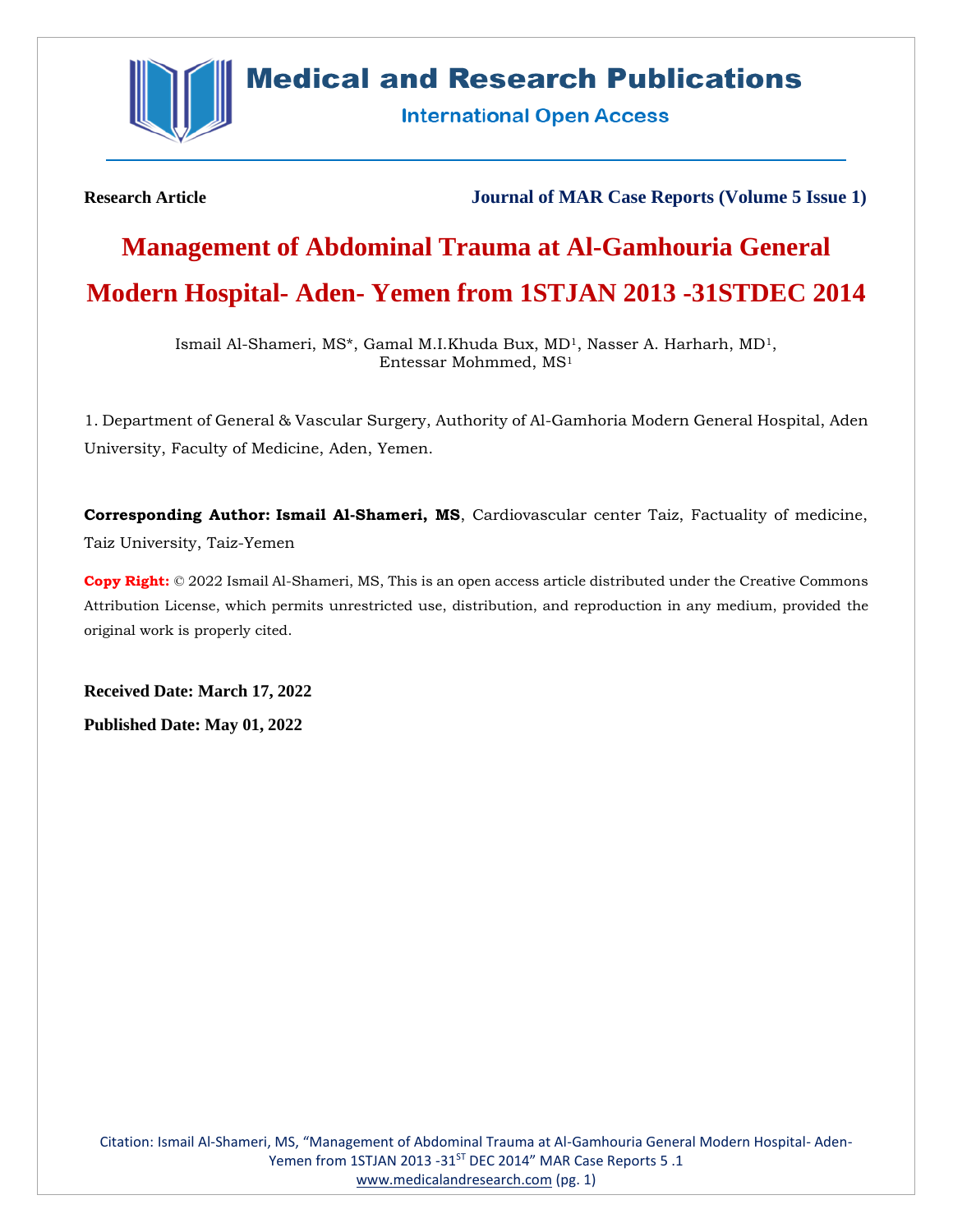### *Abstract*

*Background: Abdominal injury is relatively common in both civilian and military casualties and is a leading cause of morbidity and mortality.2 The abdomen is the third most commonly injured anatomic region following the head and extremities.3 Abdominal trauma is among the leading causes of morbidity and mortality in all age groups worldwide. Aim: The main objectives were to identify the epidemiological and clinical characters of the injured patients, mechanisms of injury, types of trauma and types of provided treatment. Patient and method: This is a cross-sectional prospective, hospital based study in Al-Gamhouria Modern General Hospital, from 1st Jan 2013 up to 31st Dec 2014. Study involved 70 patients who were diagnosed as abdominal trauma and admitted to emergency department of the hospital during the study period. Data was collected directly from the patients, relatives and files of admission by the author herself and the duty emergency resident. Hospital follow up, results of preoperative, operative and postoperative notes and investigations were collected by the author. Result: The total number of included patients with abdominal trauma, in this study was 70. male patients were predominantly more than female, 65 (92.9%) vs.5 (7.1%). Abdominal trauma involved young people with the mean age was 31.3 ± 13.9 years; most of them were from Aden. The gunshots as the most common causes of penetrating abdominal. Operative intervention was the therapeutic option for most patients with abdominal traumas 47(77.0%). Complications occurred in 25(35.7%) patients with wound infection was the most common complications 10(14.3%) followed by UTI and DVT 5(7.1%) for each. Conclusion: Penetrating injuries were more prevalent compared to blunt injuries, as the mechanism of injury was mostly due to gunshots and stab actions. The most frequently injured abdominal organ includes ilium, followed by liver, and stomach. Operative intervention was the therapeutic option for most patients with abdominal traumas.*

*Keyword: abdominal injury, clinical presentation, complication, Yemen.*

Citation: Ismail Al-Shameri, MS, "Management of Abdominal Trauma at Al-Gamhouria General Modern Hospital- Aden-Yemen from 1STJAN 2013 -31<sup>ST</sup> DEC 2014" MAR Case Reports 5 .1 [www.medicalandresearch.com](http://www.medicalandresearch.com/) (pg. 2)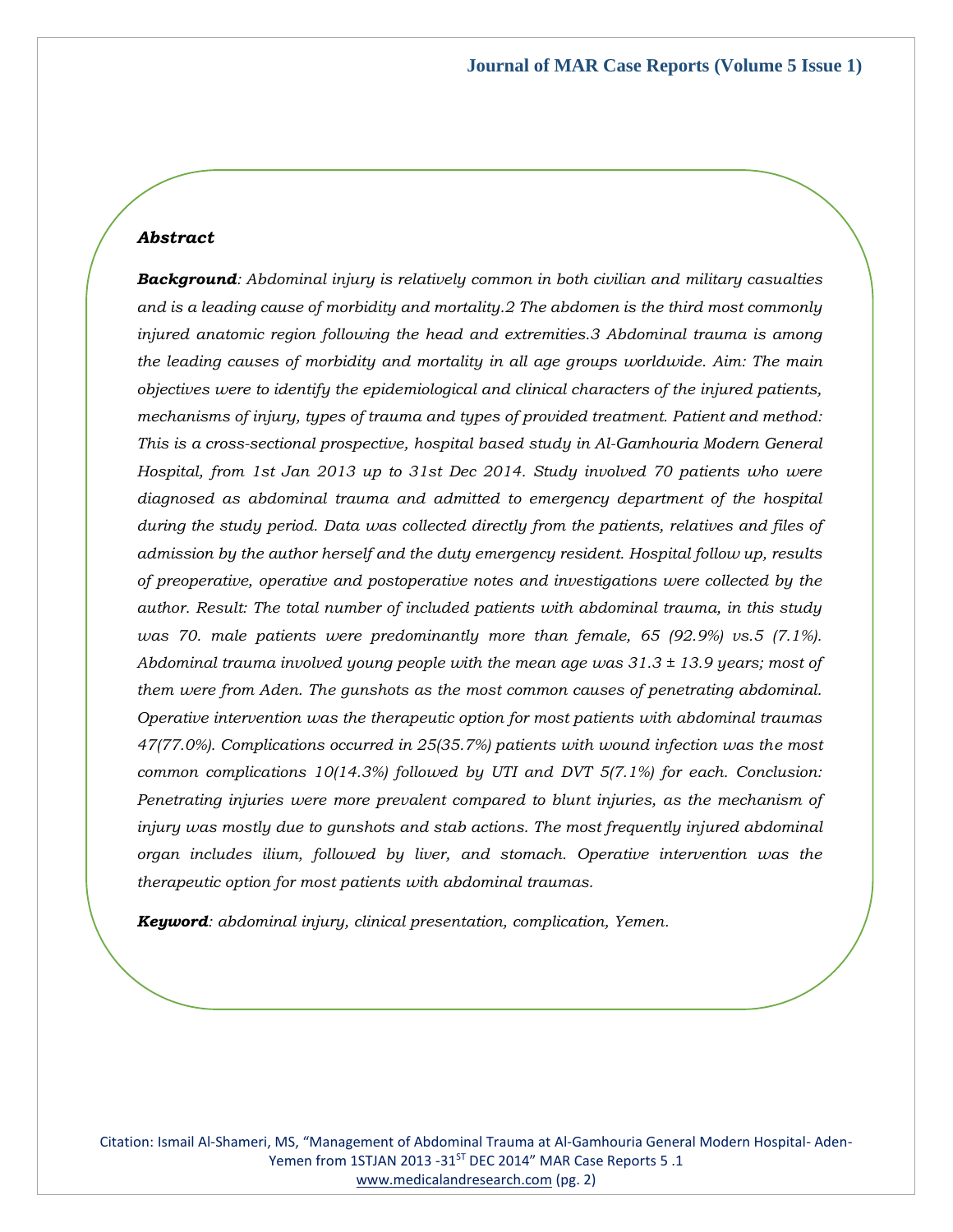#### **Introduction**

Trauma is a major worldwide public health problem and one of the leading causes of death and disability in both industrialized and developing countries. Trauma remains the most common cause of death for all individuals between the ages of 1 and 44 years and is the third most common cause of death regardless of age. It is also the number one cause of years of productive life lost. (1)

Abdominal injury is relatively common in both civilian and military casualties and is a leading cause of morbidity and mortality. (2) The abdomen is the third most commonly injured anatomic region following the head and extremities. (3)

Abdominal trauma is among the leading causes of morbidity and mortality in all age groups worldwide. Men tend to be affected slightly more than women, (4) while a male predominance is reported in Africa. (5,6)

Historically, blunt abdominal trauma (BAT) is more frequently encountered in the emergency department (ED) than penetrating abdominal trauma, and usually results from a motor vehicle collision (MVC).2 When combined with pedestrian versus auto accidents, these types of abdominal traumas account for up to 75% of cases seen, while direct abdominal blows and falls comprise the remainder. The spleen is the most often injured organ and may be the only intra-abdominal injury in over 60% of cases. Liver and hollow viscus injuries follow in decreasing incidence. (2,7)

Penetrating trauma is increasing because of the growth of violence in our society. Stab wounds are encountered three times more often than gunshot wounds, but have a lower mortality because of their lower velocity and less invasive tract. As a result of their greater force and extensive missile tract, gunshot wounds account for up to 90% of the mortality associated with penetrating abdominal trauma. Injury to the bowel (small, then large) is most often found, followed by hepatic injury, regardless of type of penetrating injury. Currently, some researchers have advocated laparotomy only in selected patients as some of the of the patients with an abdominal injury could be managed conservatively. (8,9)

Mortality was found to be associated with the number of organs injured, vascular injury, the need for damage control surgery, and emergency department thoracotomy. The damage control surgery has been used with some success in the management of patients with extensive abdominal trauma, it's associated with significant morbidity, including sepsis intra-abdominal abscess or gastrointestinal fistulas. (10)

In Yemen, although trauma is one of the major causes of morbidity and mortality seen in our hospitals, there is a limited number of researches concerning trauma in general (incidence, causes, patterns, and management) and abdomen trauma in particular. This study was conducted in order to provide a detailed analysis of one of the major components of trauma, abdomen trauma. It was hold up on Yemeni patients with abdomen trauma who were admitted to the main referral hospital in the east–southern governorates, Algamhouria Council Aden Hospital.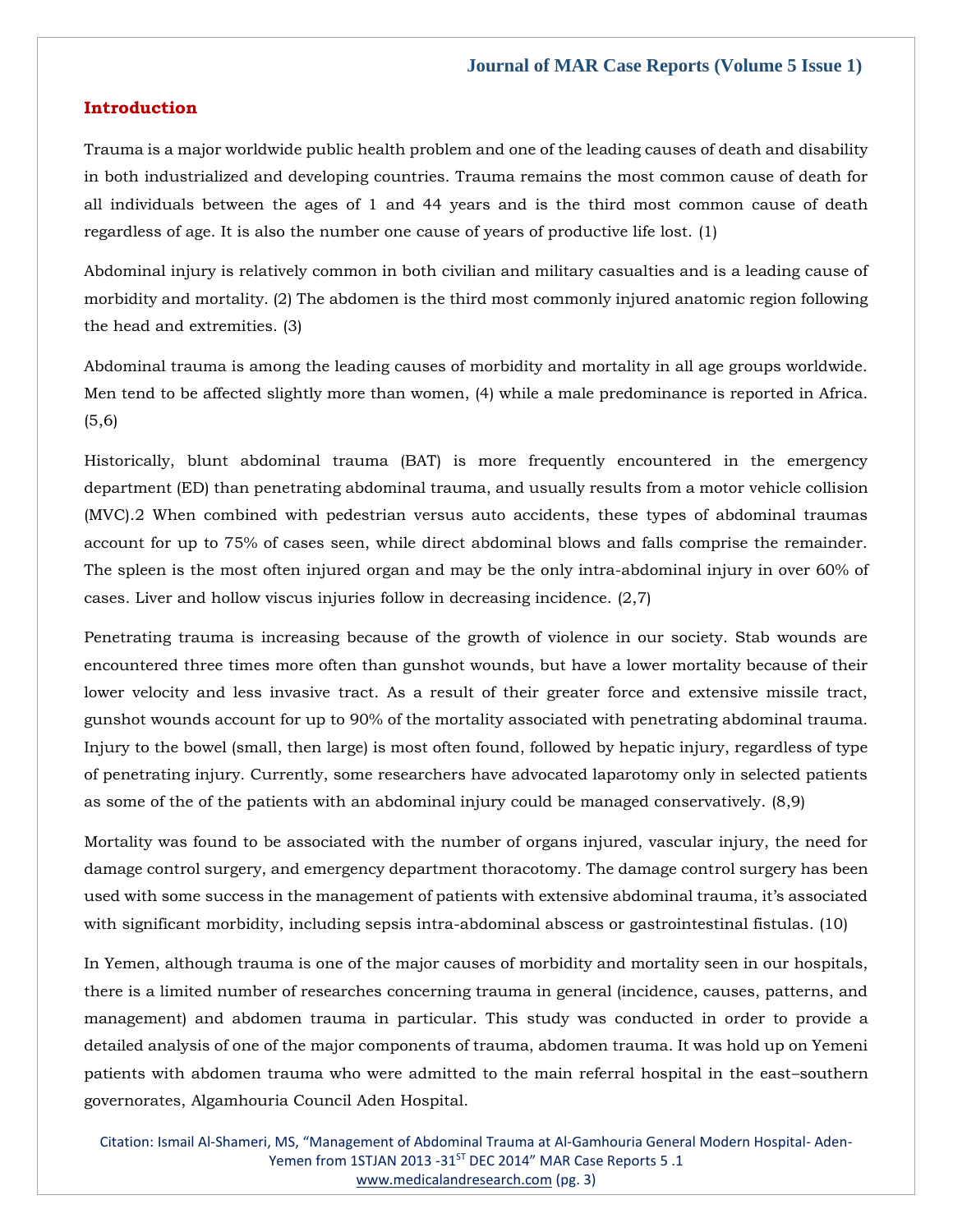The main objectives were to identify the epidemiological and clinical characters of the injured patients, mechanisms of injury, types of trauma and types of provided treatment. Moreover, analysis of morbidity, mortality and hospital stay and their relations to the other variables related to the patients, type of trauma, type of treatment and management were performed.

## **Patient and methiod:**

This is a cross-sectional prospective, hospital based study in Al-Gamhouria Modern General Hospital, from 1st Jan 2013 up to 31st Dec 2014.

The study involved 70 patients who were diagnosed as abdominal trauma and admitted to emergency department of the hospital during the study period. They were followed up at Surgical Department wards of Al-Gamhouria Modern General Hospital.

#### **Inclusion criteria:**

All patients admitted to the hospital with diagnosis of abdominal trauma. The clinical diagnosis was done at the time of the admission by clinical history, physical examination, and investigations (lab. investigation, radiological investigation, and ultrasound), and/or confirmed during operative intervention.

#### **Exclusion criteria:**

Pediatric patients with abdominal trauma who were less than 13years old. Patients with trauma of reproductive system. Pregnant women with abdominal trauma. Major abdominal vascular trauma and neurological trauma.

#### **Data collection and processing:**

Data was collected directly from the patients, relatives and files of admission by the author herself and the duty emergency resident. Hospital follow up, results of preoperative, operative and postoperative notes and investigations were collected by the author.

Data analysis was done after data interpretation by computerized system "SPSS program" and analysis in to frequency and percentage distribution that were represented in statistical tables and graphs. The tests used were chi sequare test, independent samples test, with the level of significance was at or less than 0.5%.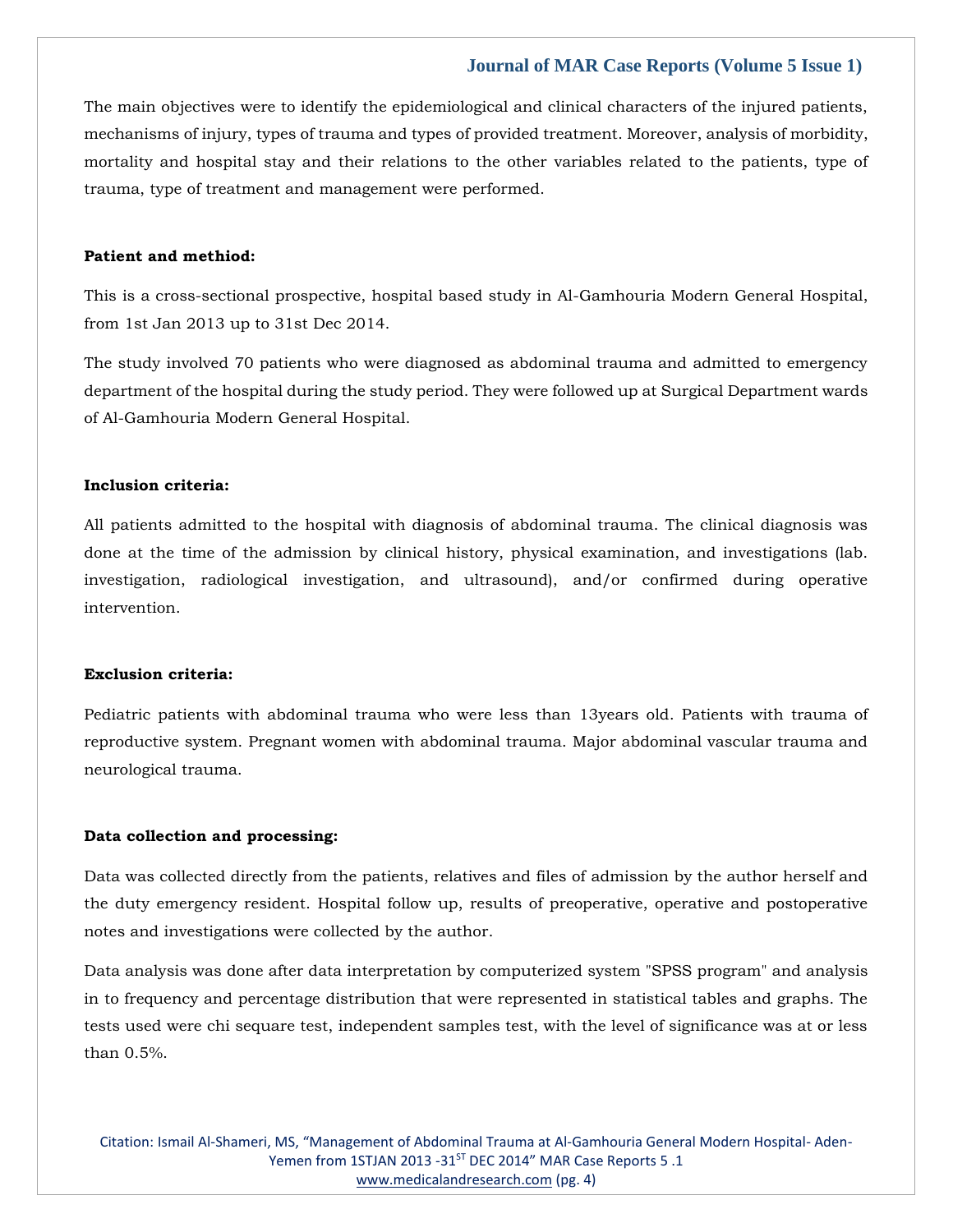# **Result**

The total number of included patients with abdominal trauma, in this study was 70.

Table (1) described the demographic features, male patients were predominantly more than female, 65 (92.9%) vs.5 (7.1%).

The age ranged from 13 to 65 years with a mean age of  $31.3 \pm 13.9$  years. The peak age for abdominal trauma was in the third decade of life; 24 (34.3%) then the fourth decade; 15 (21.4%). Students and those with private works were more affected 24 (34.3%) and 22 (31.4%) respectively.

|                             | $(n=70)$                  |      |
|-----------------------------|---------------------------|------|
| Item                        | N <sub>2</sub>            | $\%$ |
| - Sex:                      |                           |      |
| Male                        | 65                        | 92.9 |
| Female                      | $\overline{5}$            | 7.1  |
| - Age groups:               |                           |      |
| $\leq 20$                   | 13                        | 18.6 |
| $20 - 29$                   | 24                        | 34.3 |
| $30 - 39$                   | 15                        | 21.4 |
| $40 - 49$                   | 8                         | 11.4 |
| $\geq 50$                   | 10                        | 14.3 |
| Mean $\pm$ SD (Min. - Max.) | $31.3 \pm 13.9$ (13 – 65) |      |
| - Occupation:               |                           |      |
| Student                     | 24                        | 34.3 |
| Private clerical worker     | ${\bf 22}$                | 31.4 |
| Farmer                      | $\,7$                     | 10.0 |
| Soldier                     | $\sqrt{6}$                | 8.6  |
| Teacher                     | $\sqrt{6}$                | 8.6  |
| House wife                  | $\overline{5}$            | 7.1  |
| - Residence:                |                           |      |
| Aden                        | 50                        | 71.4 |
| Lahj                        | 14                        | 20.0 |
| Abyan                       | 6                         | 8.6  |

#### **Table 1. Demographic Characteristics of the Studied Patients with Abdominal Trauma**

Most of the abdominal traumas, occurred in residents at Aden governorate 50 (71.4%) Table (2) showed the clinical and laboratory data at presentation penetrating abdominal trauma were more than blunt trauma in the studied patients, 53 (75.7%) vs.17 (24.3%).

The common mechanism of abdominal trauma was gunshot abdomen 41 (58.6%) followed by RTA 9  $(12.9\%)$  and stab wound 9  $(12.9\%)$  for each of them.

Citation: Ismail Al-Shameri, MS, "Management of Abdominal Trauma at Al-Gamhouria General Modern Hospital- Aden-Yemen from 1STJAN 2013 -31<sup>ST</sup> DEC 2014" MAR Case Reports 5 .1 [www.medicalandresearch.com](http://www.medicalandresearch.com/) (pg. 5)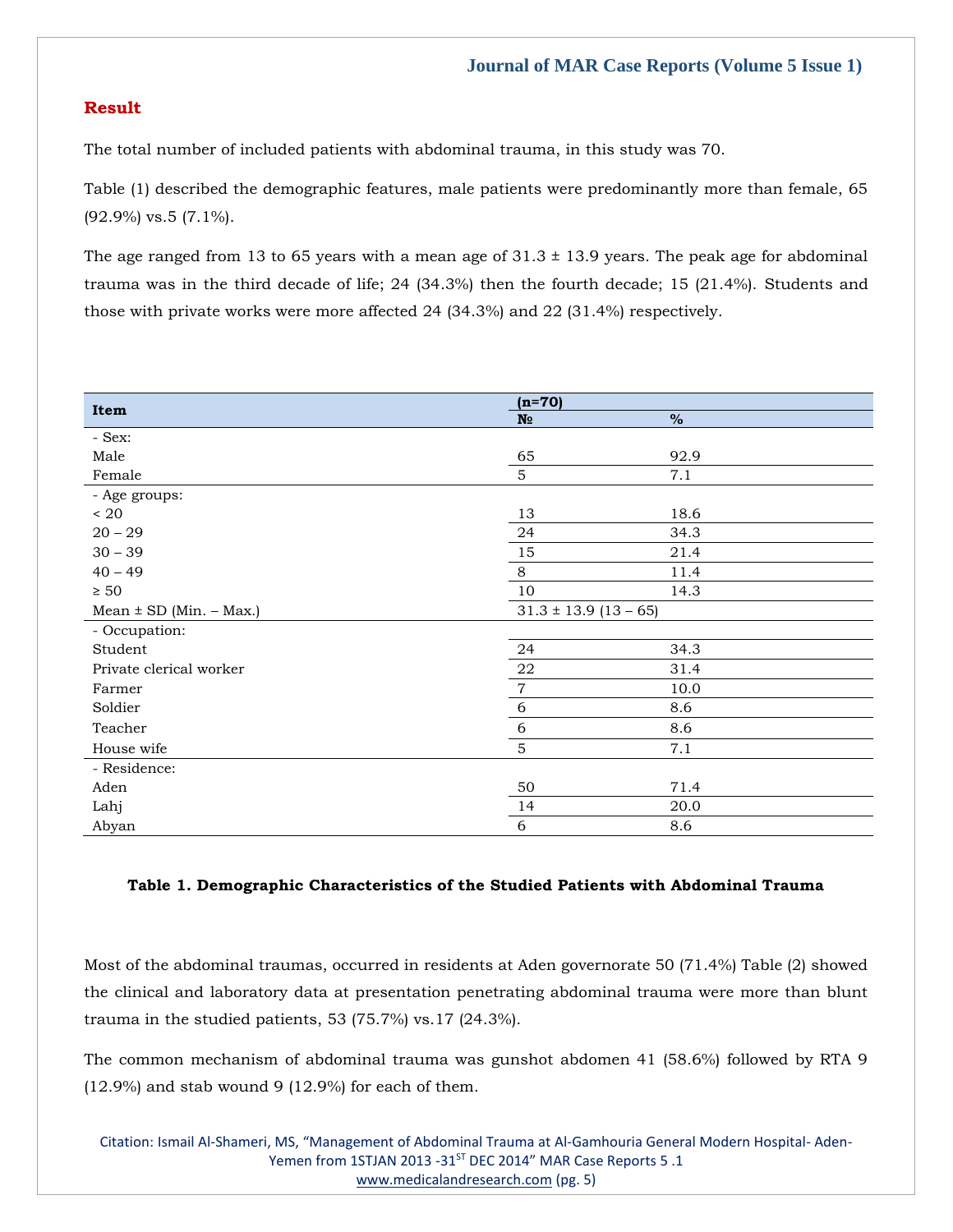The majority of patients were presented within < 6 hours of abdominal trauma occurrence; 61(87.1%) and only 7 (10.0%) were presented after 12 hours of trauma. Hemodynamically, most of patient with abdominal trauma were presented in stable state; 50 (71.4%).

The mean total hemoglobin and total hematocrit were  $(11.8\pm 2.3)$  and  $(36.1\pm 7.1)$  respectively.

The mean hemoglobin and hematocrit concentrations were slightly higher among patients with penetrating traumas when compared to those with blunt abdominal traumas  $(12.0\pm 2.3 \text{ vs } 11.2\pm 2.0)$  and (36.9±6.7 vs 33.5±7.4) respectively, but these differences were not found statistically significant (p>0.05).

The mean total leucocytic count was  $(10.2 \pm 4.6)$  There was significant increase in the mean total leucocytic count of patients with blunt abdominal trauma when compared to penetrating trauma  $(12.8\pm5.7 \text{ vs. } 9.4\pm3.8 \text{ X}109/\text{L})$ ; (p<0.01).

The common causes for penetrating abdominal traumas were gun shot in the majority of the patients; 41 (77.3%), followed by stab wound; 9 (17.0%) and then injury by sharp objects; 3 (5.7%). While the common causes for blunt abdominal traumas were RTA in most of patients ;10 (58.8%), followed by boxing;4 (23.5%) and falling down; 3 (17.7%).

Ultrasound examination of abdomen was performed in 16 (22.9%) patients. Most of these, were patients with blunt abdominal trauma; 15 (94%) (RTA 9, boxing 4 and falling down 2) and one patient (6%) with penetrating abdominal trauma (stab wound). Among these patients; fluid collection was detected in 10 (62.5%) and organ injury in 5 (31.3%). The injured organs were 1 (6%) hepatic contusion, 1(6%) hepatic hematoma, 1(6%) splenic contusion and 2(12%) splenic lacerations.

| Item                             | $(n=70)$       |      |  |
|----------------------------------|----------------|------|--|
|                                  | N <sub>0</sub> | $\%$ |  |
| - Type of abdominal trauma:      |                |      |  |
| Penetrating trauma               | 53             | 75.7 |  |
| Blunt trauma                     | 17             | 24.3 |  |
|                                  |                |      |  |
| - Mechanism of abdominal trauma: |                |      |  |
| Gun shot                         | 41             | 58.6 |  |
| Stab wound                       | 9              | 12.9 |  |
| <b>RTA</b>                       | 9              | 12.9 |  |
| Boxing                           | $\overline{4}$ | 5.7  |  |
| Sharp object                     | $\overline{4}$ | 5.7  |  |
| Falling down                     | 3              | 4.3  |  |
|                                  |                |      |  |

- Presentation time (hrs):

Citation: Ismail Al-Shameri, MS, "Management of Abdominal Trauma at Al-Gamhouria General Modern Hospital- Aden-Yemen from 1STJAN 2013 -31<sup>ST</sup> DEC 2014" MAR Case Reports 5 .1 [www.medicalandresearch.com](http://www.medicalandresearch.com/) (pg. 6)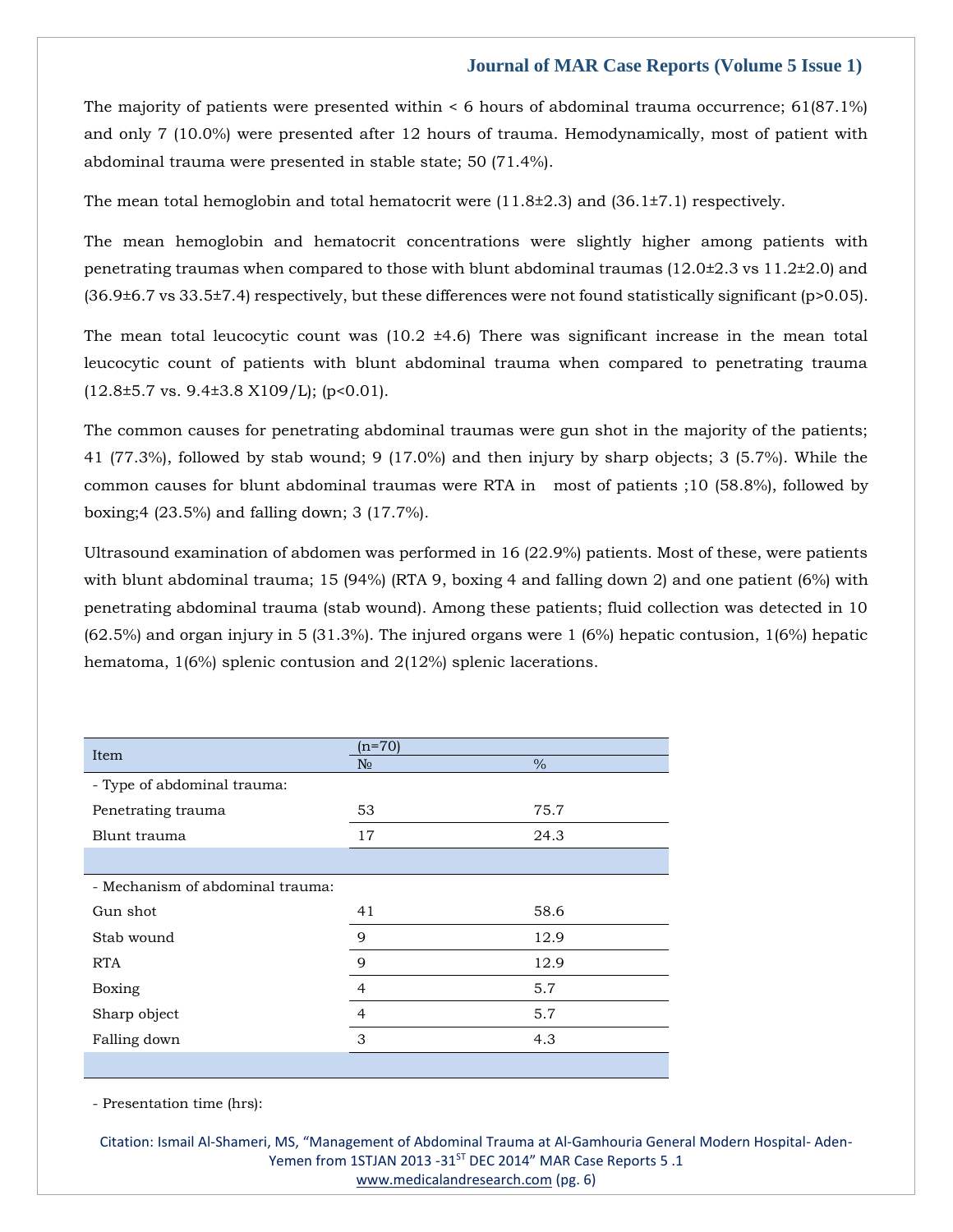| < 6                  | 61 | 87.1 |  |  |
|----------------------|----|------|--|--|
| $6 - 12$             | 2  | 2.9  |  |  |
| >12                  | 7  | 10.0 |  |  |
|                      |    |      |  |  |
| - Hemodynamic state: |    |      |  |  |
| Stable               | 50 | 71.4 |  |  |
| Unstable             | 20 | 28.6 |  |  |

#### **Table 2. Clinico-Laboratory Characteristic of the Patients with Abdominal Trauma**

|                                              | Abdominal traumas                 |                                   |                                        | Paired t-test<br>$(p$ -value) |
|----------------------------------------------|-----------------------------------|-----------------------------------|----------------------------------------|-------------------------------|
| Laboratory<br>measurement                    | Penetrating trauma<br>$(n=53)$    | Blunt trauma<br>$(n=17)$          | Total<br>$(n=70)$                      |                               |
|                                              | $Mean \pm SD$<br>$(Min. - Max.)$  | Mean $\pm$ SD<br>$(Min. - Max.)$  | Mean $\pm$<br>SD<br>(Min. –<br>Max.)   |                               |
| Hemoglobin concentration $(g/dl)$            | $12.0 \pm 2.3$<br>$(5.7 - 16.6)$  | $11.2 \pm 2.0$<br>$(8.6 - 15.3)$  | $11.8 \pm$<br>2.3<br>$(5.7 -$<br>16.6  | 0.237                         |
| Hematocrit (%)                               | $36.9 \pm 6.7$<br>$(14.6 - 49.1)$ | $33.5 \pm 7.4$<br>$(22.6 - 45.3)$ | 36.1<br>$\pm$<br>7.1<br>(14.6)<br>49.1 | 0.078                         |
| Total leukocytic count (X10 <sup>9</sup> /L) | $9.4 \pm 3.8$<br>$(3.4 - 25.4)$   | $12.8 \pm 5.7$<br>$(6.5 - 22.5)$  | 10.2<br>$+$<br>4.6<br>(3.4)<br>(25.4)  | $0.006*$                      |
| * Statistically highly significant.          |                                   |                                   |                                        |                               |

Table (4) detailed the operative findings during operations. There were fluid collection among 9(14.8%) patients and no fluid collection among 52(85.2%) of them. Among the 9 patients with intraoperative fluid collections; 2 had urine fluid around the kidney, 6 had hemoperitonium (blood collection) and one with blood plus bile collection.

There were 7(11.5%) patients with intraoperative organ injury. Of these 3 had hepatic injuries (tear and laceration), 2 splenic lacerations, one with left kidney subcapsular hematoma and one with right kidney devascularization. Two patients (3.3%) developed intraoperative viscus perforation (perforated jejunum and ileum).

Citation: Ismail Al-Shameri, MS, "Management of Abdominal Trauma at Al-Gamhouria General Modern Hospital- Aden-Yemen from 1STJAN 2013 -31<sup>ST</sup> DEC 2014" MAR Case Reports 5 .1 [www.medicalandresearch.com](http://www.medicalandresearch.com/) (pg. 7)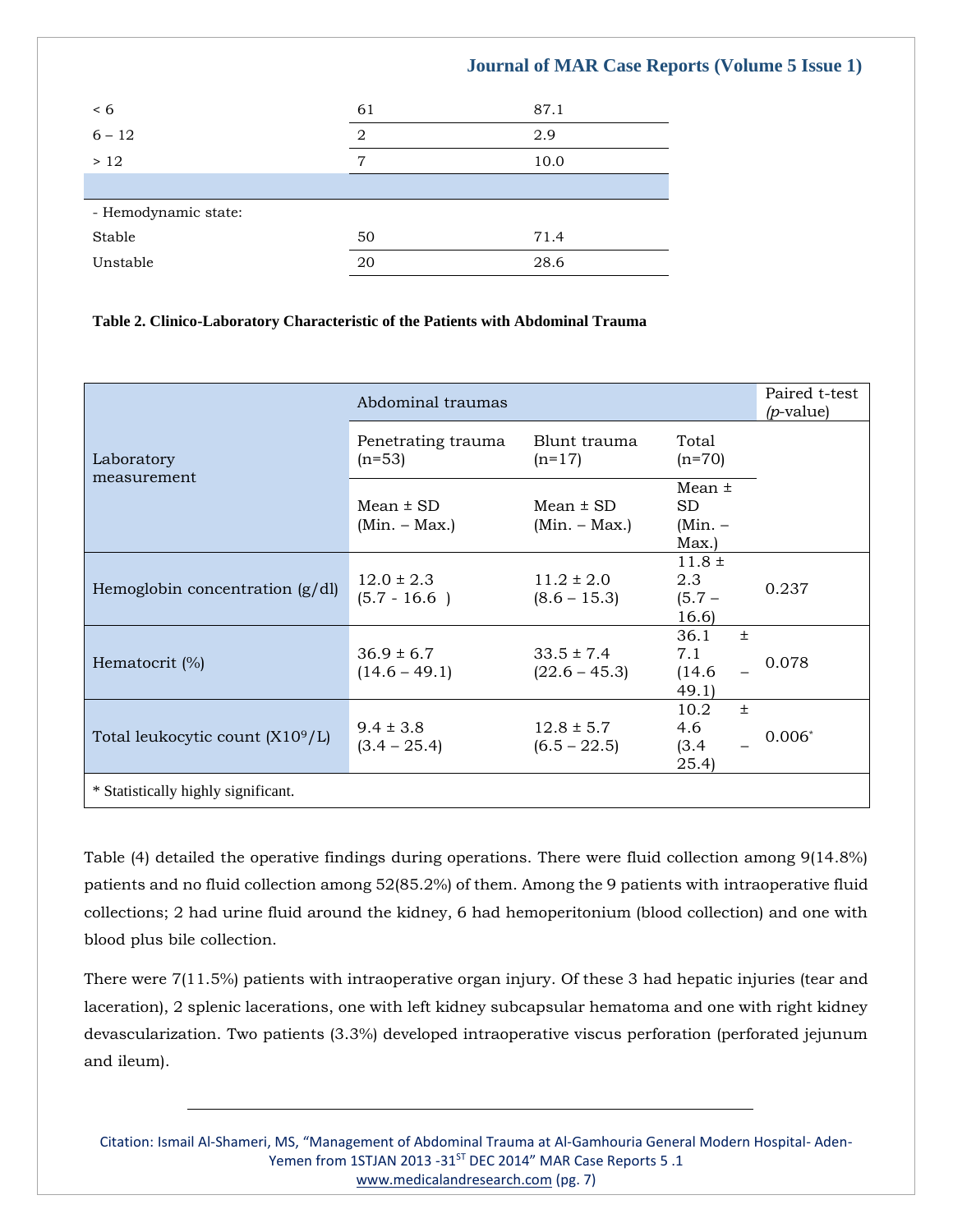| Intraoperative finding                | $(n=61)^{*}$   |      |
|---------------------------------------|----------------|------|
|                                       | N <sub>2</sub> | $\%$ |
| - Intraoperative fluid collection:    |                |      |
| Yes                                   | 9              | 14.8 |
| No                                    | 52             | 85.2 |
|                                       |                |      |
| - Intraoperative organ injury:        |                |      |
| Yes                                   | 7              | 11.5 |
| No                                    | 54             | 88.5 |
|                                       |                |      |
| - Intraoperative viscus peroforation: |                |      |
| Yes                                   | 2              | 3.3  |
| No                                    | 59             | 96.7 |
|                                       |                |      |

\* Excluding 9 patients who were managed by non-operative methods.

#### **Table 4. Operative Findings in the studied Patients with Abdominal Trauma**

Table (5) described the injured organs and associated injury. The commonly involved organs in the patients with abdominal trauma were ileum 17 (24.3%), liver 16 (22.9%), and stomach, jejunum, and colon 10 (14.3% for each), then spleen 8 (11.4%).

There were 25(35.7%) patients presented with associated injuries. These include injuries chest injuries 13 (52.0%), pelvic injuries 7 (28.0%), lower extremity injuries 6 (24.0%) and head injuries 3 (12.0%).

| Item                 | $(n=70)$       |               |  |
|----------------------|----------------|---------------|--|
|                      | N <sub>0</sub> | $\frac{0}{0}$ |  |
| - Involved organs:   |                |               |  |
| Ileum                | 17             | 24.3          |  |
| Liver                | 16             | 22.9          |  |
| Stomach              | 10             | 14.3          |  |
| Jejunum              | 10             | 14.3          |  |
| Colon                | 10             | 14.3          |  |
| Spleen               | $\,8\,$        | 11.4          |  |
| Kidney               | $\overline{4}$ | 5.7           |  |
| Urinary bladder      | $\overline{4}$ | 5.7           |  |
| Diaphragm            | $\,2$          | 2.9           |  |
| Cecum                | $\sqrt{2}$     | 2.9           |  |
| Rectum               | $\sqrt{2}$     | 2.9           |  |
| Duodenum             | $\mathbf{1}$   | 1.4           |  |
| Sigmoid              |                | 1.4           |  |
| Mesentery            | 1              | 1.4           |  |
|                      |                |               |  |
| - Associated injury: |                |               |  |
| Yes                  | 25             | 35.7          |  |
| No                   | 45             | 64.3          |  |
|                      |                |               |  |

- Type of associated injuries:\*

Citation: Ismail Al-Shameri, MS, "Management of Abdominal Trauma at Al-Gamhouria General Modern Hospital- Aden-Yemen from 1STJAN 2013 -31ST DEC 2014" MAR Case Reports 5 .1

[www.medicalandresearch.com](http://www.medicalandresearch.com/) (pg. 8)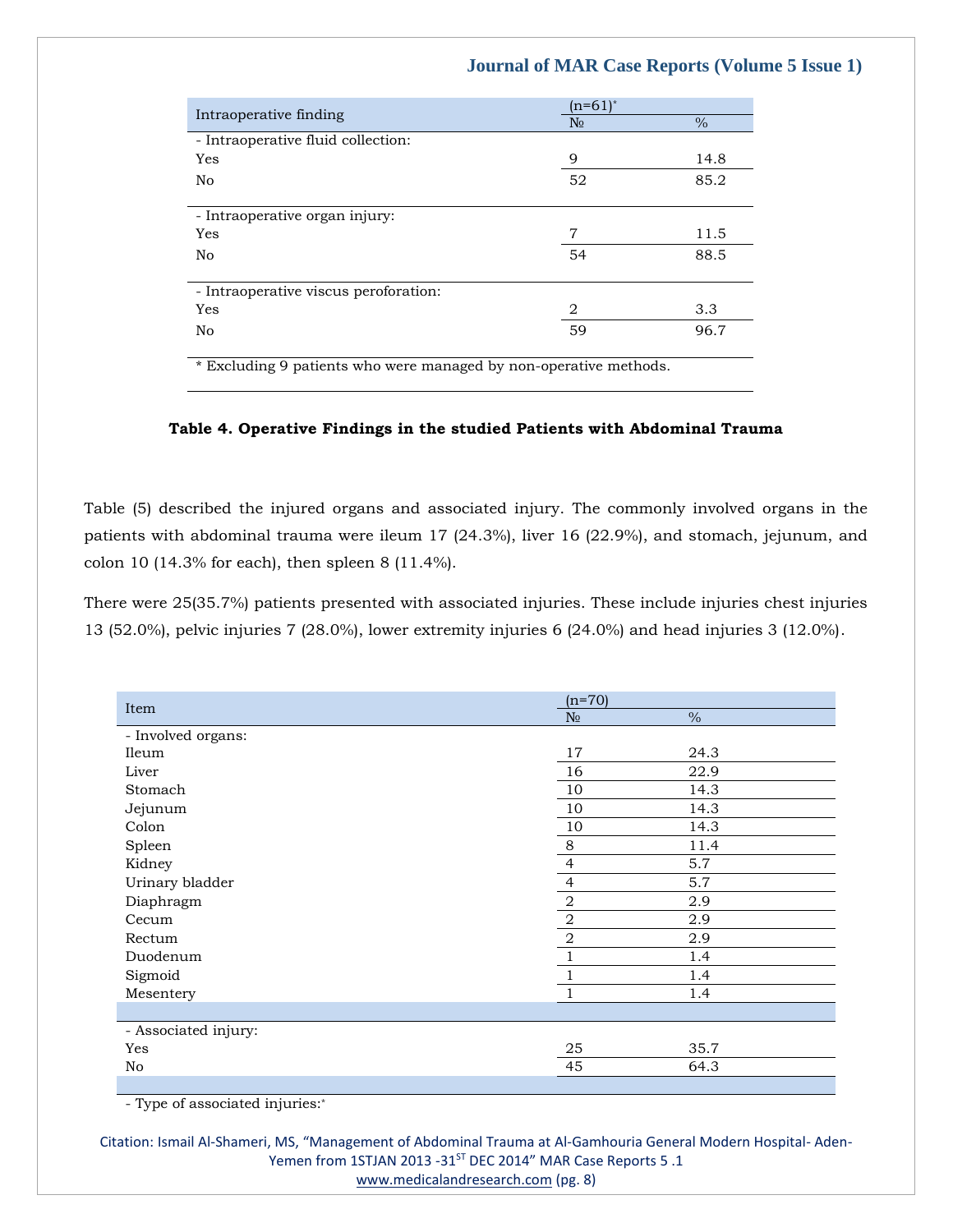| Chest injury           | 13 | 52.0 |
|------------------------|----|------|
| Pelvic injury          | −  | 28.0 |
| Lower extremity injury |    | 24.0 |
| Head injury            |    | 12.0 |
| Upper extremity injury |    | 8.0  |
|                        |    |      |

\* percentages were calculated from the total associated injuries (n=25)

#### **Table 5. The Involved Organs and Associated Injuries in Patients with Abdominal Trauma**

Table (6) recorded the variable operative interventions performed in the studied patients with abdominal trauma. Bowel repair was the most performed surgical procedure in injuries of small bowel and stomach, in colon injuries, bowel repair was used in 6 and stoma in 4. The common operative interventions in 16 patients with liver injury were 14 hepatic repair and 2 were treated conservatively, while 8 spleen injury were treated by 5 splenectomies, splenorraphy 1, and conservatively in 2 patients. The most urinary tract injured organs were kidney 4 were treated by 2 nephrectomies,2 kidney repair, and 4 bladder injury patients were treated by bladder repair.

| Involved organ  | $N_2$          | Operative intervention                 | $N_2$          |
|-----------------|----------------|----------------------------------------|----------------|
|                 |                |                                        |                |
| <b>Ileum</b>    | 17             | Bowel repair                           | 15             |
|                 |                | Stoma                                  | 2              |
| Liver           | 16             | Hepatic repair                         | 14             |
|                 |                | Conservative (contusions)              | 2              |
| Stomach         | 10             | Bowel repair                           | 10             |
|                 | 10             | Bowel repair                           | 8              |
| Jejunum         |                | Stoma                                  | 2              |
| Colon           | 10             | Bowel repair                           | 6              |
|                 |                | Stoma                                  |                |
|                 |                |                                        | 5              |
|                 | 8              | Splenectomy<br>Splenorrhaphy           |                |
| Spleen          |                | Conservative (contusions & Laceration) | 2              |
|                 |                |                                        |                |
| Kidney          | 4              | Nephrectomy                            | $\overline{2}$ |
|                 |                | Kidney repair                          | 2              |
| Urinary bladder | 4              | Bladder repair                         | 4              |
| Diaphragm       | 2              | Diaphragmatic repair                   | $\overline{2}$ |
| Cecum           | $\overline{2}$ | Bowel repair                           | $\overline{2}$ |
| Rectum          | 2              | Bowel repair and Stoma                 | $\overline{c}$ |
| Duodenum        | 1              | Bowel repair                           |                |
| Sigmoid         | 1              | Bowel repair                           |                |
| Mesentery       | 1              | Mesentery repair                       |                |

#### **Table 6. Operative Intervention based on the Involved Organs in the Patients with Abdominal Trauma**

Citation: Ismail Al-Shameri, MS, "Management of Abdominal Trauma at Al-Gamhouria General Modern Hospital- Aden-Yemen from 1STJAN 2013 -31<sup>ST</sup> DEC 2014" MAR Case Reports 5 .1 [www.medicalandresearch.com](http://www.medicalandresearch.com/) (pg. 9)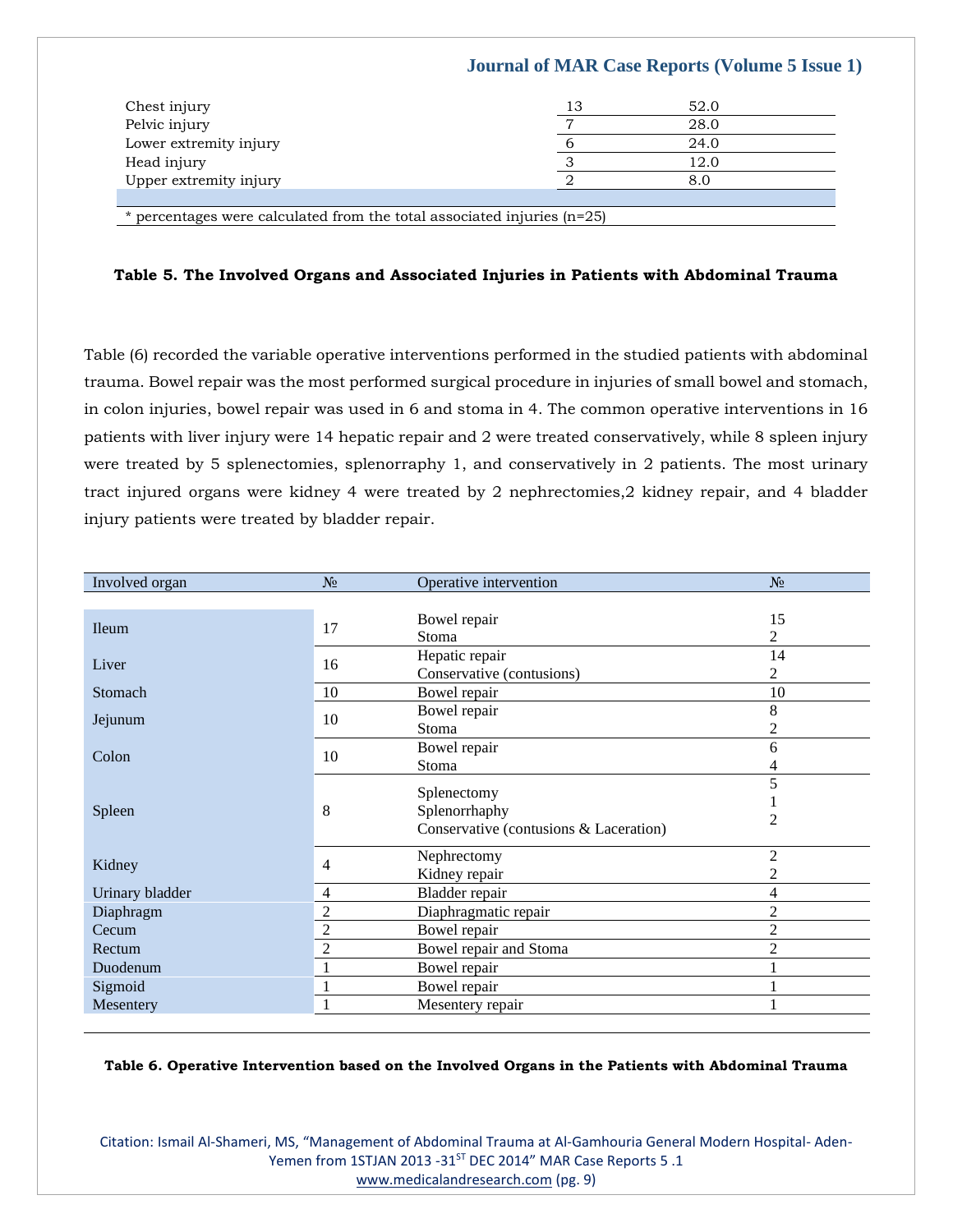Table (7) reported the outcome of patients with abdomen trauma is regard to morbidity, mortality and hospital stay

Complications were found in 25(35.7%) of the studied patients with abdominal traumas. The common complications were wound infection 10 (14.3%), urinary tract infection and deep vein thrombosis 5 (7.1% for each). Empyema, Intestinal obstruction and pulmonary embolism developed in 3 (4.3%)for each. While paralytic ileus, seroma, jaundice and pneumonia developed in 2 (2.9%) for each. The hospital stay ranged from 1 to 100 days, in 29 (41.4%) of the studied patients, the stay was  $1 - 2$  weeks and in 21 (30.0%) the stay was less than 1 week.

There were 5 deaths during hospital treatment of patients with abdominal traumas, with (7.1%) mortality rate. The causes of death were pulmonary embolism 3 (60%), abdominal abscess 1(20%) and empyema 1 (20%).

| Item                           | $(n=70)$                  |               |
|--------------------------------|---------------------------|---------------|
|                                | $N_{\!\Omega}$            | $\frac{0}{6}$ |
|                                |                           |               |
| - Morbidity:<br>Yes            | 25                        | 35.7          |
| No                             | 45                        | 64.3          |
|                                |                           |               |
|                                |                           |               |
| -Distribution of complication: | 10                        | 14.3          |
| Wound infection                |                           |               |
| Urinary tract infection        | $\mathbf 5$               | 7.1           |
| Deep vein thrombosis           | $\mathbf 5$               | 7.1           |
| Empyema                        | $\ensuremath{\mathsf{3}}$ | 4.3           |
| Intestinal obstruction         | $\ensuremath{\mathsf{3}}$ | 4.3           |
| Pulmonary embolism             | $\mathfrak{S}$            | 4.3           |
| Paralytic ileus                | $\,2\,$                   | 2.9           |
| Seroma                         | $\,2\,$                   | 2.9           |
| Jaundice                       | $\sqrt{2}$                | 2.9           |
| Pneumonia                      | $\overline{2}$            | 2.9           |
| Others**                       | $\overline{7}$            | 10.0          |
|                                |                           |               |
| - Hospital stay (weeks):       |                           |               |
| $\leq 1$                       | 21                        | 30.0          |
| $1 - 2$                        | 29                        | 41.4          |
| $3 - 4$                        | 10                        | 14.3          |
| > 4                            | 10                        | 14.3          |
|                                |                           |               |
| - Mortality:                   |                           |               |
| Yes                            | 5                         | 7.1           |
| No                             | 65                        | 92.9          |

\* Some patients had multiple morbidities at the same time.

\*\* Including anemia (2 patients), abdominal abscess, biliary fistula, enterocutaneous fistula, bowel gangrene and sciatic nerve injury (one patient for each).

#### **Table 7. Outcome of the Studied Patients with Abdominal Trauma**

Citation: Ismail Al-Shameri, MS, "Management of Abdominal Trauma at Al-Gamhouria General Modern Hospital- Aden-Yemen from 1STJAN 2013 -31<sup>ST</sup> DEC 2014" MAR Case Reports 5 .1

[www.medicalandresearch.com](http://www.medicalandresearch.com/) (pg. 10)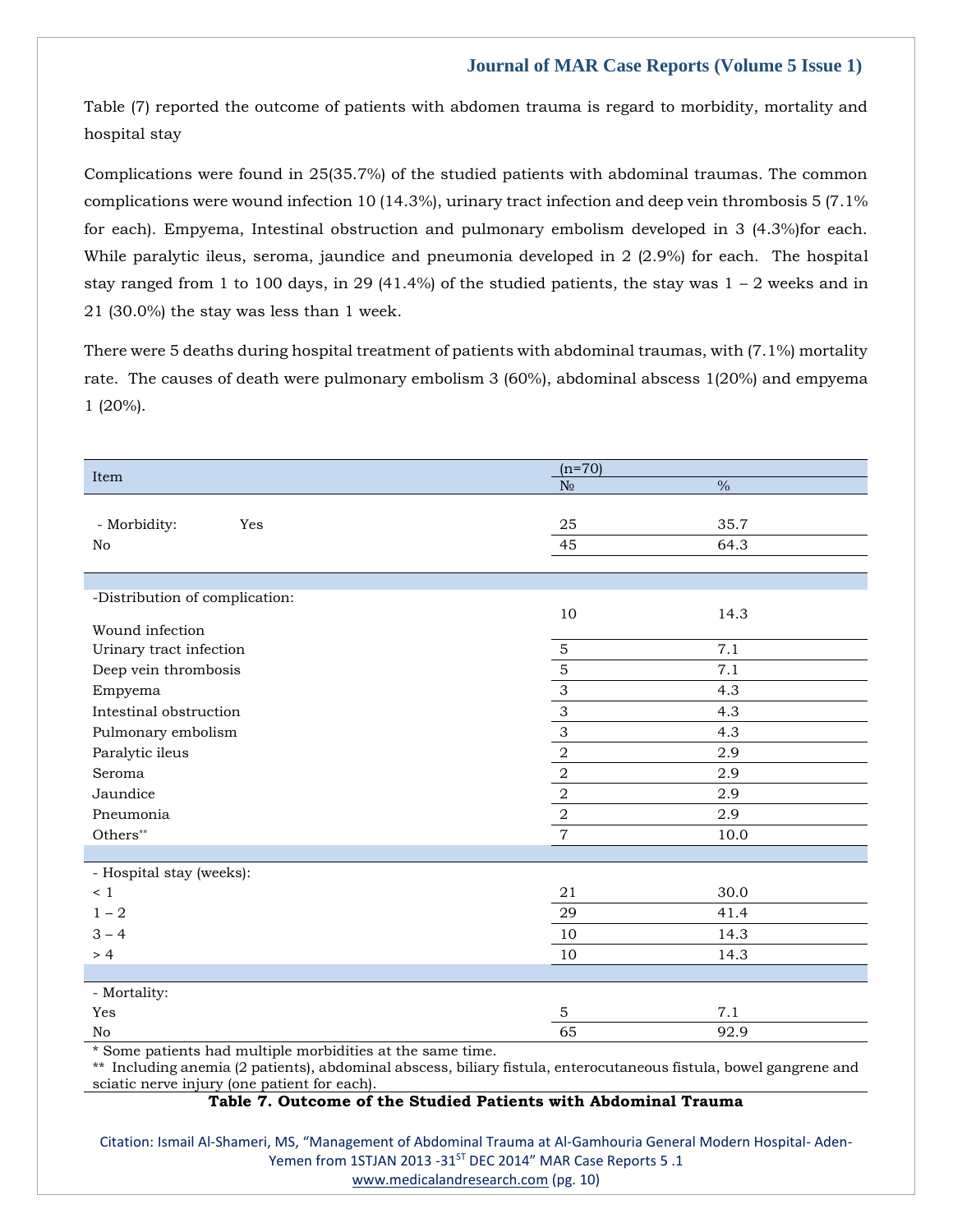#### **Discussion**

The present study aimed to evaluate the outcome and management of abdominal trauma, which is an important health issue in Yemen. The study sample included seventy patients with abdominal trauma admitted to Al- Gamhouria Modern General Hospital that is the largest governmental hospital in Aden.

In the present study the abdominal trauma was more predominant among male compared to their female counterpart, this finding is in agreement with other studies. (11,12)

The age rang of the present study sample was from 13 years to 65 years with a mean age of  $31.3 \pm 13.9$ years. This is comparable with the study sample of Nigerian study13 (in which the mean age of the study was  $27.8 \pm 1.6$  years. This age group usually the most active group of the community, they exposed to many types of hazards including traumatic injuries involving abdomen. Our findings are also in consistent with a recent study from Qatar. (14)

The present study found that the penetrating injuries were more prevalent compared to blunt injuries (75.7% and 24.3%; respectively), this finding is comparable to other study15, in which the prevalence of penetrating abdominal injuries were 68% while the blunt injuries were 32% of their total study sample. This might be related to the mechanism of injury, which in that study sample was mostly due to gunshots and stab actions.15 The results of the present study showed that the most common mechanism of abdominal injury was the gun shots (58.6%).

In the present study, the admission time was earlier less than 6 hours after abdominal traumas, the time of presentation is an important determent of the survival rate of these cases, and may explained the lower mortality rate of the study sample (7.1%). (16) Hemodynamic status of the traumatic patients in the present study sample was in stable state in most of abdominal traumas (71.4%), this value is lower compared to of that of other study in which (90%) patients were hemodynamically stable.(15)

Hemoglobin and hematocrit concentrations are an important measurement for the cases of abdominal injuries at the emergency departments. In the present study the mean hemoglobin and hematocrit concentrations were slightly higher among patients with penetrating traumas when compared to those with blunt abdominal traumas, but these differences were not found statistically significant. This result is inconsistence with other study in which they found that the mean Hemoglobin was 10.6±1.3 for blunt cases, and for penetration cases mean Hemoglobin was 11.1±0.8, and they reported a significant difference in both. (17)

Operative intervention was the therapeutic option for most patients with abdominal traumas in the present study, which account for about (87.1%), this is mostly equal for that percentage reported in the study in England which reported a percentage of 88 % of the cases underwent operative intervention) (18) as well as other study reported, an operations intervention were 84% of their sample patients.(15)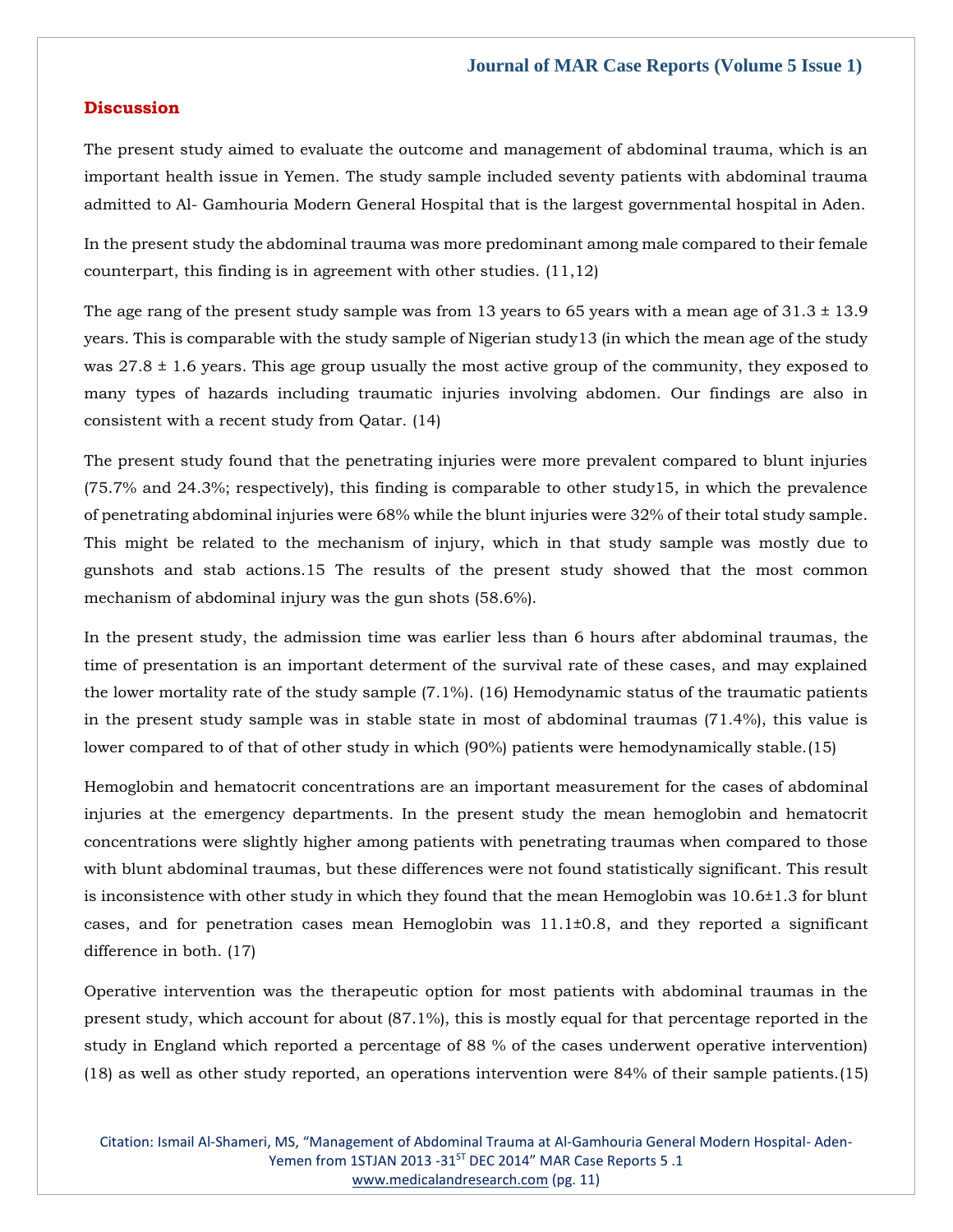While in Egyptian study by Gad's et al , reported much lower percentage (28.3%) of the abdominal trauma cases received surgical intervention.(17)

This difference of the percentages of surgical intervened cases between studies is due to that the differences in the number of cases with penetrating and blunt traumas, the lower percent of surgically operated cases in Gad's study17 is related to lower ratio of penetrating trauma to blunt traumas (1:0.4), whereas this ratio for penetrating injuries to blunt traumas in our study was  $(3.1:1)$ .

In the present study, exploratory laparotomy was performed in 11% of the cases with well-defined indications, this is much lower than that reported in Egyptian study16 in which Exploratory laparotomy was performed in 27% of the cases. Other author performed an exploratory laparotomy on their study cases (75.6%).13 Currently, some researchers have advocated laparotomy only in selected patients as some of the patients with an abdominal injury could be managed conservatively. (19)

The most common associated injury in our study was chest injury which was accounted for 52%, other study found the head injury the most common associated injury (66.6%). (20) This might be explained by that the most common cause of abdominal trauma was the gunshots that mostly targeted to the chest area.

Regarding the involved solid organs during the abdominal traumas, several studies have reported liver to be the most common injured solid organs followed by spleen in blunt abdominal trauma. (21-23) Inconsistently, in our study, the most frequently injured abdominal organ includes illium, followed by liver, and stomach. However, other studies have reported spleen to be the most common injured abdominal organ. (13,20) These disagreements might be due to difference in the sites and types of trauma and its approximations with specific organs.

Complication rate in our study was 35.7% which are higher than that reported by of Idriss et al in Mauritania who reported 12% of their cases had complications.15 Wound infection was the most common complication in our patients (14.3%), this is comparable with other study24 where the incidence sepsis was 11.3%, this is also agreed with the finding of other study which reported Surgical site infection has been found to be the most common postoperative complication where it accounted for 8.9% of cases in Nigerian study.(13)

Other study was reported a much lower incidence rate of sepsis following abdominal trauma (2%).(25) Many factors can play an important role in the occurrence of sepsis, of which early recognition of the complications, early use of antibiotics and advanced intensive care units in study.15 Furthermore, the fact that bowel injuries associated with abdominal traumas led to heavy contamination of the peritoneum and consequently, the wound that reported by (Dodiyi-Manuel, Jebbin et al. 2015).(13)

The cases of the present study stayed on hospital for period ranged from 1 to 100 days, of them; 41.4% hospital stay was  $1 - 2$  weeks and 30.0% the hospital stay was less than 1 week. This finding of our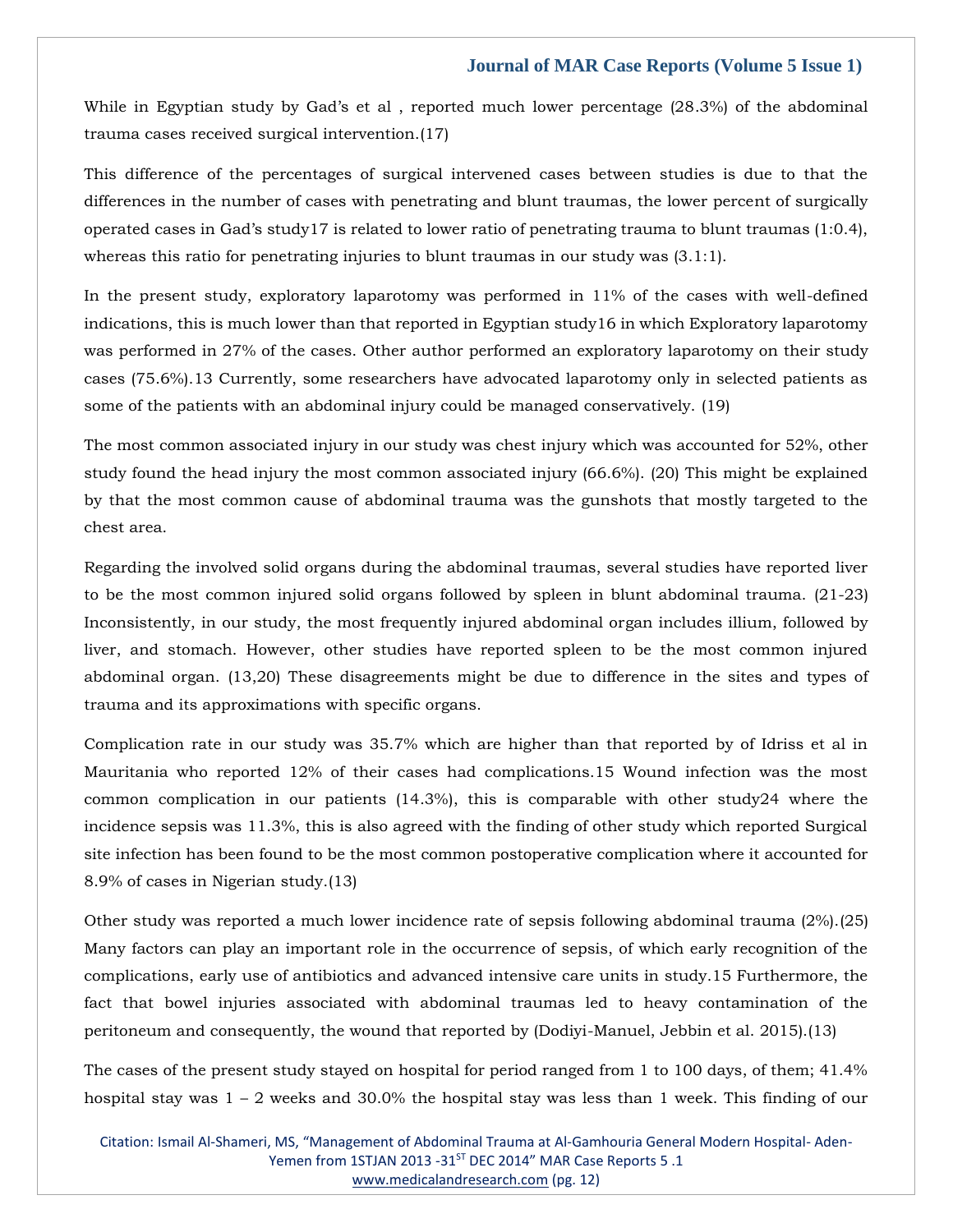study higher when compared to that of other studies in which Hospital stay ranged from 0 to 7 days in 44 (55%) cases and 8–15 days in 36 (45%) cases in Egyptian hospitals in study.16 Other study reported a hospital stay of 5.83 days with range of (2 - 19 days).15 Whereas other author reported a range of hospital stay of (1-410).14Difference in hospital stay between studies might be due to the variety in the procedures performed, complications occurred, organs involved, and time of admission. A study concluded that doing unnecessary laparotomy increases the hospital stay period. (26)

Mortality rate of the present study was about 7.1% mortality, this percentage is comparable with that of other studies in which the mortality rate was 10.1% in Aldemir's et al study in Belgica (Aldemir, Tacyildiz et al. 2004)28, 16% in Turkish study by (Karamercan, Yilmaz et al. 2008)20 and 7.25% in Iranian study by (Baradaran, Salimi et al. 2007). (27)

#### **Conclusion**

Penetrating injuries were more prevalent compared to blunt injuries, as the mechanism of injury was mostly due to gunshots and stab actions. The most frequently injured abdominal organ includes ilium, followed by liver, and stomach. Operative intervention was the therapeutic option for most patients with abdominal traumas 47(77.0%) in the present study. Wound infection was the most common complications followed by UTI and DVT.

#### **References**

[1. David B H, Coimbra R, Acosta J. Trauma: Management of acute trauma. In: Townsend C M,](https://www.google.com/search?q=Sabiston+Textbook+of+Surgery%3A+The+biological+Basis+of+Modern+Surgical+Practice.&oq=Sabiston+Textbook+of+Surgery%3A+The+biological+Basis+of+Modern+Surgical+Practice.&aqs=chrome..69i57.517j0j7&sourceid=chrome&ie=UTF-8)  [Beauchamp R D, Evers B M, Mattox K L, editors. Sabiston Textbook of Surgery: The biological Basis of](https://www.google.com/search?q=Sabiston+Textbook+of+Surgery%3A+The+biological+Basis+of+Modern+Surgical+Practice.&oq=Sabiston+Textbook+of+Surgery%3A+The+biological+Basis+of+Modern+Surgical+Practice.&aqs=chrome..69i57.517j0j7&sourceid=chrome&ie=UTF-8)  [Modern Surgical Practice. 18th edition. Saunders. USA; 2008. P 477 -520.](https://www.google.com/search?q=Sabiston+Textbook+of+Surgery%3A+The+biological+Basis+of+Modern+Surgical+Practice.&oq=Sabiston+Textbook+of+Surgery%3A+The+biological+Basis+of+Modern+Surgical+Practice.&aqs=chrome..69i57.517j0j7&sourceid=chrome&ie=UTF-8)

[2. Dogo D, Yawe T, Hassan AW, Tahir B. Pattern of abdominal trauma in North Eastern Nigeria. Niger J](https://www.google.com/search?q=Pattern+of+abdominal+trauma+in+North+Eastern+Nigeria&sxsrf=APq-WBtSqoCrnTeOu5p1OltXJmIzeTt3Gg%3A1648014290901&ei=0rM6Yq7NNoOZseMPl6u_kAs&ved=0ahUKEwiu_pLTw9v2AhWDTGwGHZfVD7IQ4dUDCA4&oq=Pattern+of+abdominal+trauma+in+North+Eastern+Nigeria&gs_lcp=Cgdnd3Mtd2l6EAw6BwgjEOoCECdKBAhBGABKBAhGGABQGFgYYLgJaAFwAXgAgAGLAYgBiwGSAQMwLjGYAQCgAQGgAQKwAQrAAQE&sclient=gws-wiz)  Surg Res. 2000;2:48–[51. \[Google Scholar\].](https://www.google.com/search?q=Pattern+of+abdominal+trauma+in+North+Eastern+Nigeria&sxsrf=APq-WBtSqoCrnTeOu5p1OltXJmIzeTt3Gg%3A1648014290901&ei=0rM6Yq7NNoOZseMPl6u_kAs&ved=0ahUKEwiu_pLTw9v2AhWDTGwGHZfVD7IQ4dUDCA4&oq=Pattern+of+abdominal+trauma+in+North+Eastern+Nigeria&gs_lcp=Cgdnd3Mtd2l6EAw6BwgjEOoCECdKBAhBGABKBAhGGABQGFgYYLgJaAFwAXgAgAGLAYgBiwGSAQMwLjGYAQCgAQGgAQKwAQrAAQE&sclient=gws-wiz)

[3. Ayoade BA, Salami BA, Tade AO, Musa AA, Olawoye OA. Abdominal injuries in OlabisiOnabanjo](https://www.google.com/search?q=Abdominal+injuries+in+OlabisiOnabanjo+University+Teaching+Hospital%2C+Sagamu%2C+Nigeria%3A+Pattern+and+outcome.&sxsrf=APq-WBujyNdNozly4HtJaRb_2BKTVvH9iA%3A1648014307440&ei=47M6YtmpGrWYseMPs_iZyAY&ved=0ahUKEwiZp4Tbw9v2AhU1TGwGHTN8BmkQ4dUDCA4&oq=Abdominal+injuries+in+OlabisiOnabanjo+University+Teaching+Hospital%2C+Sagamu%2C+Nigeria%3A+Pattern+and+outcome.&gs_lcp=Cgdnd3Mtd2l6EAwyBwgjEOoCECcyBwgjEOoCECcyBwgjEOoCECcyBwgjEOoCECcyBwgjEOoCECcyBwgjEOoCECcyBwgjEOoCECcyBwgjEOoCECcyBwgjEOoCECcyBwgjEOoCECdKBAhBGABKBAhGGABQPFg8YPUHaAFwAHgAgAEAiAEAkgEAmAEAoAEBoAECsAEKwAEB&sclient=gws-wiz)  [University Teaching Hospital, Sagamu, Nigeria: Pattern and outcome. Niger J Orthop Trauma.](https://www.google.com/search?q=Abdominal+injuries+in+OlabisiOnabanjo+University+Teaching+Hospital%2C+Sagamu%2C+Nigeria%3A+Pattern+and+outcome.&sxsrf=APq-WBujyNdNozly4HtJaRb_2BKTVvH9iA%3A1648014307440&ei=47M6YtmpGrWYseMPs_iZyAY&ved=0ahUKEwiZp4Tbw9v2AhU1TGwGHTN8BmkQ4dUDCA4&oq=Abdominal+injuries+in+OlabisiOnabanjo+University+Teaching+Hospital%2C+Sagamu%2C+Nigeria%3A+Pattern+and+outcome.&gs_lcp=Cgdnd3Mtd2l6EAwyBwgjEOoCECcyBwgjEOoCECcyBwgjEOoCECcyBwgjEOoCECcyBwgjEOoCECcyBwgjEOoCECcyBwgjEOoCECcyBwgjEOoCECcyBwgjEOoCECcyBwgjEOoCECdKBAhBGABKBAhGGABQPFg8YPUHaAFwAHgAgAEAiAEAkgEAmAEAoAEBoAECsAEKwAEB&sclient=gws-wiz)  2006;5:45–[9. \[Google Scholar\].](https://www.google.com/search?q=Abdominal+injuries+in+OlabisiOnabanjo+University+Teaching+Hospital%2C+Sagamu%2C+Nigeria%3A+Pattern+and+outcome.&sxsrf=APq-WBujyNdNozly4HtJaRb_2BKTVvH9iA%3A1648014307440&ei=47M6YtmpGrWYseMPs_iZyAY&ved=0ahUKEwiZp4Tbw9v2AhU1TGwGHTN8BmkQ4dUDCA4&oq=Abdominal+injuries+in+OlabisiOnabanjo+University+Teaching+Hospital%2C+Sagamu%2C+Nigeria%3A+Pattern+and+outcome.&gs_lcp=Cgdnd3Mtd2l6EAwyBwgjEOoCECcyBwgjEOoCECcyBwgjEOoCECcyBwgjEOoCECcyBwgjEOoCECcyBwgjEOoCECcyBwgjEOoCECcyBwgjEOoCECcyBwgjEOoCECcyBwgjEOoCECdKBAhBGABKBAhGGABQPFg8YPUHaAFwAHgAgAEAiAEAkgEAmAEAoAEBoAECsAEKwAEB&sclient=gws-wiz)

[4. Njile IL. Pattern and early treatment outcome of abdominal injuries at Muhimbili National Hospital.](https://www.google.com/search?q=Pattern+and+early+treatment+outcome+of+abdominal+injuries+at+Muhimbili+National+Hospital.+&sxsrf=APq-WBtmRw2UmJxxtONayWq4v_S37h8x7Q%3A1648014329687&ei=-bM6YrPNKZqUseMPreKZoAc&ved=0ahUKEwjzrdLlw9v2AhUaSmwGHS1xBnQQ4dUDCA4&oq=Pattern+and+early+treatment+outcome+of+abdominal+injuries+at+Muhimbili+National+Hospital.+&gs_lcp=Cgdnd3Mtd2l6EAw6BwgjEOoCECdKBAhBGABKBAhGGABQTFhMYMUIaAFwAHgAgAFiiAFikgEBMZgBAKABAaABArABCsABAQ&sclient=gws-wiz)  [Tanzania; 2012.p.1-2.](https://www.google.com/search?q=Pattern+and+early+treatment+outcome+of+abdominal+injuries+at+Muhimbili+National+Hospital.+&sxsrf=APq-WBtmRw2UmJxxtONayWq4v_S37h8x7Q%3A1648014329687&ei=-bM6YrPNKZqUseMPreKZoAc&ved=0ahUKEwjzrdLlw9v2AhUaSmwGHS1xBnQQ4dUDCA4&oq=Pattern+and+early+treatment+outcome+of+abdominal+injuries+at+Muhimbili+National+Hospital.+&gs_lcp=Cgdnd3Mtd2l6EAw6BwgjEOoCECdKBAhBGABKBAhGGABQTFhMYMUIaAFwAHgAgAFiiAFikgEBMZgBAKABAaABArABCsABAQ&sclient=gws-wiz)

[5. Lone GN, Peer GQ, Warn AK, Bhat AM, Warn NA. An experience with abdominal trauma in adults.](https://www.google.com/search?q=An+experience+with+abdominal+trauma+in+adults&sxsrf=APq-WBtnRNn8z9O72wJddrt-QkonGy5qEg%3A1648014343157&ei=B7Q6YoCcCeKSseMP3MqY0Ag&ved=0ahUKEwjAu4jsw9v2AhViSWwGHVwlBooQ4dUDCA4&oq=An+experience+with+abdominal+trauma+in+adults&gs_lcp=Cgdnd3Mtd2l6EAwyBQghEKABOgcIIxDqAhAnSgQIQRgASgQIRhgAUMABWMABYIUJaAFwAHgAgAGCAYgBggGSAQMwLjGYAQCgAQGgAQKwAQrAAQE&sclient=gws-wiz)  [JK Pract. 2001;8:225](https://www.google.com/search?q=An+experience+with+abdominal+trauma+in+adults&sxsrf=APq-WBtnRNn8z9O72wJddrt-QkonGy5qEg%3A1648014343157&ei=B7Q6YoCcCeKSseMP3MqY0Ag&ved=0ahUKEwjAu4jsw9v2AhViSWwGHVwlBooQ4dUDCA4&oq=An+experience+with+abdominal+trauma+in+adults&gs_lcp=Cgdnd3Mtd2l6EAwyBQghEKABOgcIIxDqAhAnSgQIQRgASgQIRhgAUMABWMABYIUJaAFwAHgAgAGCAYgBggGSAQMwLjGYAQCgAQGgAQKwAQrAAQE&sclient=gws-wiz)–30. [Google Scholar].

Citation: Ismail Al-Shameri, MS, "Management of Abdominal Trauma at Al-Gamhouria General Modern Hospital- Aden-Yemen from 1STJAN 2013 -31<sup>ST</sup> DEC 2014" MAR Case Reports 5 .1 [www.medicalandresearch.com](http://www.medicalandresearch.com/) (pg. 13)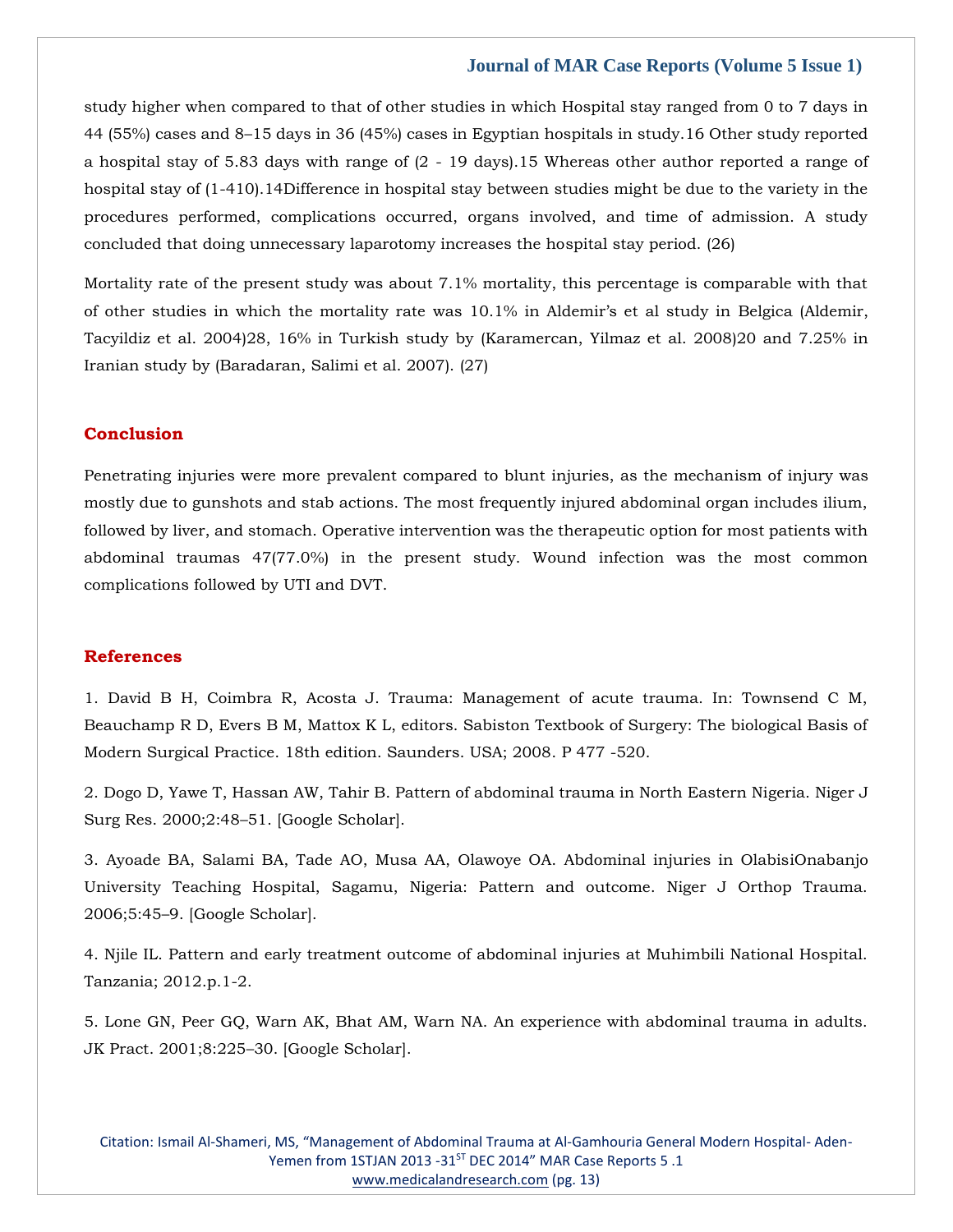[6. Edino ST Pattern of abdominal injuries in Aminu Kano Teaching Hospital, Kano. Niger Postgrad Med](https://www.google.com/search?q=Edino+ST+Pattern+of+abdominal+injuries+in+Aminu+Kano+Teaching+Hospital%2C+Kano&sxsrf=APq-WBvs4DSQRHrPexp9NoWJvyVmA5ZQVw%3A1648014357176&ei=FbQ6Yre0CqKVseMP7KWB2Ac&ved=0ahUKEwj3kuDyw9v2AhWiSmwGHexSAHsQ4dUDCA4&oq=Edino+ST+Pattern+of+abdominal+injuries+in+Aminu+Kano+Teaching+Hospital%2C+Kano&gs_lcp=Cgdnd3Mtd2l6EAw6BwgjEOoCECdKBAhBGABKBAhGGABQIFggYP8FaAFwAXgAgAHCAYgBwgGSAQMwLjGYAQCgAQGgAQKwAQrAAQE&sclient=gws-wiz)  J. 2003;10:56–[9. \[PubMed\] \[Google Scholar\].](https://www.google.com/search?q=Edino+ST+Pattern+of+abdominal+injuries+in+Aminu+Kano+Teaching+Hospital%2C+Kano&sxsrf=APq-WBvs4DSQRHrPexp9NoWJvyVmA5ZQVw%3A1648014357176&ei=FbQ6Yre0CqKVseMP7KWB2Ac&ved=0ahUKEwj3kuDyw9v2AhWiSmwGHexSAHsQ4dUDCA4&oq=Edino+ST+Pattern+of+abdominal+injuries+in+Aminu+Kano+Teaching+Hospital%2C+Kano&gs_lcp=Cgdnd3Mtd2l6EAw6BwgjEOoCECdKBAhBGABKBAhGGABQIFggYP8FaAFwAXgAgAHCAYgBwgGSAQMwLjGYAQCgAQGgAQKwAQrAAQE&sclient=gws-wiz)

[7. Y. Cho, R. Judson, K. Gumm Y. Cho, R. Santos, M. Walsh, D. Pascoe & ACT. Blunt Abdominal](https://www.google.com/search?q=Pascoe+%26+ACT.+Blunt+Abdominal+Trauma.+Trauma+Service+Guidelines.+&sxsrf=APq-WBu63CAXEYVJxKohMsNc0juW8i10Uw%3A1648014386170&ei=MrQ6Yv-MCvKTseMPpYubsAw&ved=0ahUKEwj_7cmAxNv2AhXySWwGHaXFBsYQ4dUDCA4&oq=Pascoe+%26+ACT.+Blunt+Abdominal+Trauma.+Trauma+Service+Guidelines.+&gs_lcp=Cgdnd3Mtd2l6EAw6BwgjEOoCECdKBAhBGABKBAhGGABQ6gFY6gFg6gZoAXAAeACAAZwBiAGcAZIBAzAuMZgBAKABAaABArABCsABAQ&sclient=gws-wiz)  [Trauma. Trauma Service Guidelines. July 2012.](https://www.google.com/search?q=Pascoe+%26+ACT.+Blunt+Abdominal+Trauma.+Trauma+Service+Guidelines.+&sxsrf=APq-WBu63CAXEYVJxKohMsNc0juW8i10Uw%3A1648014386170&ei=MrQ6Yv-MCvKTseMPpYubsAw&ved=0ahUKEwj_7cmAxNv2AhXySWwGHaXFBsYQ4dUDCA4&oq=Pascoe+%26+ACT.+Blunt+Abdominal+Trauma.+Trauma+Service+Guidelines.+&gs_lcp=Cgdnd3Mtd2l6EAw6BwgjEOoCECdKBAhBGABKBAhGGABQ6gFY6gFg6gZoAXAAeACAAZwBiAGcAZIBAzAuMZgBAKABAaABArABCsABAQ&sclient=gws-wiz)

[8. Isenhour JL, Marx J. Advance in abdominal trauma. Emerg Med Clin N Am. 25 \(2007\):713-733](https://www.google.com/search?q=.+Advance+in+abdominal+trauma&sxsrf=APq-WBveH_rBgkefDJ5sisq5pSe_cm-MXg%3A1648014402537&ei=QrQ6YsmmIOCRseMPz4eH6AQ&ved=0ahUKEwjJz7CIxNv2AhXgSGwGHc_DAU0Q4dUDCA4&oq=.+Advance+in+abdominal+trauma&gs_lcp=Cgdnd3Mtd2l6EAwyCAgAEA0QBRAeOgcIIxDqAhAnSgQIQRgASgQIRhgAUFVYVWDKCWgBcAB4AIABdYgBdZIBAzAuMZgBAKABAaABArABCsABAQ&sclient=gws-wiz)

[9. de Lacy AM, Pera M, Garcia-Valdecasas JC, Grande L, Fuster J, Cugat E, et al. Management of](https://www.google.com/search?q=Management+of+penetrating+abdominal+stab+wounds&sxsrf=APq-WBvKGk0C7yGN5Rgr-DZzxGCioQehGA%3A1648014416742&ei=ULQ6YoX2LJaVseMP77yVgAw&ved=0ahUKEwiF3pOPxNv2AhWWSmwGHW9eBcAQ4dUDCA4&oq=Management+of+penetrating+abdominal+stab+wounds&gs_lcp=Cgdnd3Mtd2l6EAwyCAghEBYQHRAeMggIIRAWEB0QHjoHCCMQ6gIQJ0oECEEYAEoECEYYAFBTWFNg1AhoAXAAeACAAWWIAWWSAQMwLjGYAQCgAQGgAQKwAQrAAQE&sclient=gws-wiz)  [penetrating abdominal stab wounds. Br J Surg. 1988;75:231](https://www.google.com/search?q=Management+of+penetrating+abdominal+stab+wounds&sxsrf=APq-WBvKGk0C7yGN5Rgr-DZzxGCioQehGA%3A1648014416742&ei=ULQ6YoX2LJaVseMP77yVgAw&ved=0ahUKEwiF3pOPxNv2AhWWSmwGHW9eBcAQ4dUDCA4&oq=Management+of+penetrating+abdominal+stab+wounds&gs_lcp=Cgdnd3Mtd2l6EAwyCAghEBYQHRAeMggIIRAWEB0QHjoHCCMQ6gIQJ0oECEEYAEoECEYYAFBTWFNg1AhoAXAAeACAAWWIAWWSAQMwLjGYAQCgAQGgAQKwAQrAAQE&sclient=gws-wiz)–3. [PubMed] [Google Scholar].

[10. Nicholas JM, Rix EP, Easley KA, Feliciano DV, Cava RA, et al. \(2003\) Changing patterns in the](https://www.google.com/search?q=Changing+patterns+in+the+management+of+penetrating+abdominal+trauma%3A+the+more+things+change%2C+the+more+they+stay+the+same&sxsrf=APq-WBtVThW0CmWrACNSjxtPAuIsYCswAg%3A1648014430883&ei=XrQ6Yve6NcCfseMPku-nkAI&ved=0ahUKEwj34fKVxNv2AhXAT2wGHZL3CSIQ4dUDCA4&oq=Changing+patterns+in+the+management+of+penetrating+abdominal+trauma%3A+the+more+things+change%2C+the+more+they+stay+the+same&gs_lcp=Cgdnd3Mtd2l6EAwyBwgjEOoCECcyBwgjEOoCECcyBwgjEOoCECcyBwgjEOoCECcyBwgjEOoCECcyBwgjEOoCECcyBwgjEOoCECcyBwgjEOoCECcyBwgjEOoCECcyBwgjEOoCECdKBAhBGABKBAhGGABQWFhYYL4HaAFwAXgAgAEAiAEAkgEAmAEAoAEBoAECsAEKwAEB&sclient=gws-wiz)  [management of penetrating abdominal trauma: the more things change, the more they stay the same.](https://www.google.com/search?q=Changing+patterns+in+the+management+of+penetrating+abdominal+trauma%3A+the+more+things+change%2C+the+more+they+stay+the+same&sxsrf=APq-WBtVThW0CmWrACNSjxtPAuIsYCswAg%3A1648014430883&ei=XrQ6Yve6NcCfseMPku-nkAI&ved=0ahUKEwj34fKVxNv2AhXAT2wGHZL3CSIQ4dUDCA4&oq=Changing+patterns+in+the+management+of+penetrating+abdominal+trauma%3A+the+more+things+change%2C+the+more+they+stay+the+same&gs_lcp=Cgdnd3Mtd2l6EAwyBwgjEOoCECcyBwgjEOoCECcyBwgjEOoCECcyBwgjEOoCECcyBwgjEOoCECcyBwgjEOoCECcyBwgjEOoCECcyBwgjEOoCECcyBwgjEOoCECcyBwgjEOoCECdKBAhBGABKBAhGGABQWFhYYL4HaAFwAXgAgAEAiAEAkgEAmAEAoAEBoAECsAEKwAEB&sclient=gws-wiz)  [J Trauma 55: 1095-1108.](https://www.google.com/search?q=Changing+patterns+in+the+management+of+penetrating+abdominal+trauma%3A+the+more+things+change%2C+the+more+they+stay+the+same&sxsrf=APq-WBtVThW0CmWrACNSjxtPAuIsYCswAg%3A1648014430883&ei=XrQ6Yve6NcCfseMPku-nkAI&ved=0ahUKEwj34fKVxNv2AhXAT2wGHZL3CSIQ4dUDCA4&oq=Changing+patterns+in+the+management+of+penetrating+abdominal+trauma%3A+the+more+things+change%2C+the+more+they+stay+the+same&gs_lcp=Cgdnd3Mtd2l6EAwyBwgjEOoCECcyBwgjEOoCECcyBwgjEOoCECcyBwgjEOoCECcyBwgjEOoCECcyBwgjEOoCECcyBwgjEOoCECcyBwgjEOoCECcyBwgjEOoCECcyBwgjEOoCECdKBAhBGABKBAhGGABQWFhYYL4HaAFwAXgAgAEAiAEAkgEAmAEAoAEBoAECsAEKwAEB&sclient=gws-wiz)

[11. Nagy KK, Roberts RR, Joseph KT, Smith RF, An GC, Bokhari F, et al. Experience with over 2500](https://www.google.com/search?q=Experience+with+over+2500+diagnostic+peritoneal+lavages&sxsrf=APq-WBsfes1T-mzYEn6AdN9sC1oeKkzqag%3A1648014446393&ei=brQ6Ysq0F46QseMP8f-W0Ak&ved=0ahUKEwjKo6WdxNv2AhUOSGwGHfG_BZoQ4dUDCA4&oq=Experience+with+over+2500+diagnostic+peritoneal+lavages&gs_lcp=Cgdnd3Mtd2l6EAw6BwgjEOoCECdKBAhBGABKBAhGGABQ7QFY7QFgoAhoAXAAeACAAZ4BiAGeAZIBAzAuMZgBAKABAaABArABCsABAQ&sclient=gws-wiz)  [diagnostic peritoneal lavages. Injury 2000; 31:479-82.](https://www.google.com/search?q=Experience+with+over+2500+diagnostic+peritoneal+lavages&sxsrf=APq-WBsfes1T-mzYEn6AdN9sC1oeKkzqag%3A1648014446393&ei=brQ6Ysq0F46QseMP8f-W0Ak&ved=0ahUKEwjKo6WdxNv2AhUOSGwGHfG_BZoQ4dUDCA4&oq=Experience+with+over+2500+diagnostic+peritoneal+lavages&gs_lcp=Cgdnd3Mtd2l6EAw6BwgjEOoCECdKBAhBGABKBAhGGABQ7QFY7QFgoAhoAXAAeACAAZ4BiAGeAZIBAzAuMZgBAKABAaABArABCsABAQ&sclient=gws-wiz)

12. Maled V, [Todkar M. A Profile of Abdominal Injuries in a Tertiary Care Hospital. Indian Journal of](https://www.google.com/search?q=A+Profile+of+Abdominal+Injuries+in+a+Tertiary+Care+Hospital&sxsrf=APq-WBuKphVqSZd--1KewOp4ebg7JCL2nA%3A1648014460672&ei=fLQ6YuSwKLWhseMPycq7WA&ved=0ahUKEwjk3oykxNv2AhW1UGwGHUnlDgsQ4dUDCA4&oq=A+Profile+of+Abdominal+Injuries+in+a+Tertiary+Care+Hospital&gs_lcp=Cgdnd3Mtd2l6EAwyBQghEJIDMgUIIRCSAzIFCCEQkgMyBQghEJIDMgUIIRCSAzIFCCEQkgM6BwgjEOoCECdKBAhBGABKBAhGGABQHlgeYOQEaAFwAHgAgAGfAYgBnwGSAQMwLjGYAQCgAQGgAQKwAQrAAQE&sclient=gws-wiz)  [Forensic Medicine & Toxicology. 2017;11\(2\(.](https://www.google.com/search?q=A+Profile+of+Abdominal+Injuries+in+a+Tertiary+Care+Hospital&sxsrf=APq-WBuKphVqSZd--1KewOp4ebg7JCL2nA%3A1648014460672&ei=fLQ6YuSwKLWhseMPycq7WA&ved=0ahUKEwjk3oykxNv2AhW1UGwGHUnlDgsQ4dUDCA4&oq=A+Profile+of+Abdominal+Injuries+in+a+Tertiary+Care+Hospital&gs_lcp=Cgdnd3Mtd2l6EAwyBQghEJIDMgUIIRCSAzIFCCEQkgMyBQghEJIDMgUIIRCSAzIFCCEQkgM6BwgjEOoCECdKBAhBGABKBAhGGABQHlgeYOQEaAFwAHgAgAGfAYgBnwGSAQMwLjGYAQCgAQGgAQKwAQrAAQE&sclient=gws-wiz)

[13. Dodiyi-Manuel A, Jebbin NJ, Igwe PO. Abdominal injuries in university of port harcourt teaching](https://www.google.com/search?q=Abdominal+injuries+in+university+of+port+harcourt+teaching+hospital.&sxsrf=APq-WBuFx8F5p2igAY8XH_6SFdczyJjvbA%3A1648014482369&ei=krQ6Yq-RFp2eseMP2sCFOA&ved=0ahUKEwivormuxNv2AhUdT2wGHVpgAQcQ4dUDCA4&oq=Abdominal+injuries+in+university+of+port+harcourt+teaching+hospital.&gs_lcp=Cgdnd3Mtd2l6EAw6BwgjEOoCECdKBAhBGABKBAhGGABQclhyYMsIaAFwAXgAgAFmiAFmkgEDMC4xmAEAoAEBoAECsAEKwAEB&sclient=gws-wiz)  [hospital. Nigerian journal of surgery. 2015;21\(1\):18-20.](https://www.google.com/search?q=Abdominal+injuries+in+university+of+port+harcourt+teaching+hospital.&sxsrf=APq-WBuFx8F5p2igAY8XH_6SFdczyJjvbA%3A1648014482369&ei=krQ6Yq-RFp2eseMP2sCFOA&ved=0ahUKEwivormuxNv2AhUdT2wGHVpgAQcQ4dUDCA4&oq=Abdominal+injuries+in+university+of+port+harcourt+teaching+hospital.&gs_lcp=Cgdnd3Mtd2l6EAw6BwgjEOoCECdKBAhBGABKBAhGGABQclhyYMsIaAFwAXgAgAFmiAFmkgEDMC4xmAEAoAEBoAECsAEKwAEB&sclient=gws-wiz)

[14. Arumugam S, Al-Hassani A, El-Menyar A, Abdelrahman H, Parchani A, Peralta R, et al. Frequency,](https://www.google.com/search?q=.+Frequency%2C+causes+and+pattern+of+abdominal+trauma%3A+a+4-year+descriptive+analysis.+Journal+of+emergencies%2C+trauma%2C+and+shock&sxsrf=APq-WBuj-eNWhv_GAVnJ6Ep0EaEsEdE9mg%3A1648014496851&ei=oLQ6YsHKM7WRseMPvdOQ2AE&ved=0ahUKEwjBmq21xNv2AhW1SGwGHb0pBBsQ4dUDCA4&oq=.+Frequency%2C+causes+and+pattern+of+abdominal+trauma%3A+a+4-year+descriptive+analysis.+Journal+of+emergencies%2C+trauma%2C+and+shock&gs_lcp=Cgdnd3Mtd2l6EAwyBwgjEOoCECcyBwgjEOoCECcyBwgjEOoCECcyBwgjEOoCECcyBwgjEOoCECcyBwgjEOoCECcyBwgjEOoCECcyBwgjEOoCECcyBwgjEOoCECcyBwgjEOoCECdKBAhBGABKBAhGGABQVVhVYNQHaAFwAHgAgAEAiAEAkgEAmAEAoAEBoAECsAEKwAEB&sclient=gws-wiz)  [causes and pattern of abdominal trauma: a 4-year descriptive analysis. Journal of emergencies, trauma,](https://www.google.com/search?q=.+Frequency%2C+causes+and+pattern+of+abdominal+trauma%3A+a+4-year+descriptive+analysis.+Journal+of+emergencies%2C+trauma%2C+and+shock&sxsrf=APq-WBuj-eNWhv_GAVnJ6Ep0EaEsEdE9mg%3A1648014496851&ei=oLQ6YsHKM7WRseMPvdOQ2AE&ved=0ahUKEwjBmq21xNv2AhW1SGwGHb0pBBsQ4dUDCA4&oq=.+Frequency%2C+causes+and+pattern+of+abdominal+trauma%3A+a+4-year+descriptive+analysis.+Journal+of+emergencies%2C+trauma%2C+and+shock&gs_lcp=Cgdnd3Mtd2l6EAwyBwgjEOoCECcyBwgjEOoCECcyBwgjEOoCECcyBwgjEOoCECcyBwgjEOoCECcyBwgjEOoCECcyBwgjEOoCECcyBwgjEOoCECcyBwgjEOoCECcyBwgjEOoCECdKBAhBGABKBAhGGABQVVhVYNQHaAFwAHgAgAEAiAEAkgEAmAEAoAEBoAECsAEKwAEB&sclient=gws-wiz)  [and shock. 2015;8\(4\):193.](https://www.google.com/search?q=.+Frequency%2C+causes+and+pattern+of+abdominal+trauma%3A+a+4-year+descriptive+analysis.+Journal+of+emergencies%2C+trauma%2C+and+shock&sxsrf=APq-WBuj-eNWhv_GAVnJ6Ep0EaEsEdE9mg%3A1648014496851&ei=oLQ6YsHKM7WRseMPvdOQ2AE&ved=0ahUKEwjBmq21xNv2AhW1SGwGHb0pBBsQ4dUDCA4&oq=.+Frequency%2C+causes+and+pattern+of+abdominal+trauma%3A+a+4-year+descriptive+analysis.+Journal+of+emergencies%2C+trauma%2C+and+shock&gs_lcp=Cgdnd3Mtd2l6EAwyBwgjEOoCECcyBwgjEOoCECcyBwgjEOoCECcyBwgjEOoCECcyBwgjEOoCECcyBwgjEOoCECcyBwgjEOoCECcyBwgjEOoCECcyBwgjEOoCECcyBwgjEOoCECdKBAhBGABKBAhGGABQVVhVYNQHaAFwAHgAgAEAiAEAkgEAmAEAoAEBoAECsAEKwAEB&sclient=gws-wiz)

[15. Idriss AM, Tfeil Y, Baba J, Boukhary S, Hamad B, Abdllatif M, et al. Abdominal trauma: five years'](https://www.google.com/search?q=Abdominal+trauma%3A+five+years%E2%80%99+experience+in+National+Centre+Hospital%2C+Mauritania&sxsrf=APq-WBtGyc90gi05lXWVgUEoXy_tin9jMA%3A1648014511686&ei=r7Q6Yp68KceQseMPu7GosAc&ved=0ahUKEwjez7a8xNv2AhVHSGwGHbsYCnYQ4dUDCA4&oq=Abdominal+trauma%3A+five+years%E2%80%99+experience+in+National+Centre+Hospital%2C+Mauritania&gs_lcp=Cgdnd3Mtd2l6EAw6BwgjEOoCECdKBAhBGABKBAhGGABQLlguYNAIaAFwAXgAgAFsiAFskgEDMC4xmAEAoAEBoAECsAEKwAEB&sclient=gws-wiz)  [experience in National Centre Hospital, Mauritania. Open J Emerg Med. 2018;6\(01\):6.](https://www.google.com/search?q=Abdominal+trauma%3A+five+years%E2%80%99+experience+in+National+Centre+Hospital%2C+Mauritania&sxsrf=APq-WBtGyc90gi05lXWVgUEoXy_tin9jMA%3A1648014511686&ei=r7Q6Yp68KceQseMPu7GosAc&ved=0ahUKEwjez7a8xNv2AhVHSGwGHbsYCnYQ4dUDCA4&oq=Abdominal+trauma%3A+five+years%E2%80%99+experience+in+National+Centre+Hospital%2C+Mauritania&gs_lcp=Cgdnd3Mtd2l6EAw6BwgjEOoCECdKBAhBGABKBAhGGABQLlguYNAIaAFwAXgAgAFsiAFskgEDMC4xmAEAoAEBoAECsAEKwAEB&sclient=gws-wiz)

[16. Abd-El-Aal AS, Raheem OAA, Abdallah HA, Yousef AM. Epidemiological evaluation and outcome of](https://www.google.com/search?q=Epidemiological+evaluation+and+outcome+of+pure+abdominal+trauma+victims+who+underwent+surgical+exploratory+laparotomy&sxsrf=APq-WBuBJaPw-HlCYNVhT29J_Symyt3t0w%3A1648014546450&ei=0rQ6YqaVG4eeseMP9ru8sA8&ved=0ahUKEwimxoDNxNv2AhUHT2wGHfYdD_YQ4dUDCA4&oq=Epidemiological+evaluation+and+outcome+of+pure+abdominal+trauma+victims+who+underwent+surgical+exploratory+laparotomy&gs_lcp=Cgdnd3Mtd2l6EAwyBwgjEOoCECcyBwgjEOoCECcyBwgjEOoCECcyBwgjEOoCECcyBwgjEOoCECcyBwgjEOoCECcyBwgjEOoCECcyBwgjEOoCECcyBwgjEOoCECcyBwgjEOoCECdKBAhBGABKBAhGGABQeVh5YPQGaAFwAHgAgAEAiAEAkgEAmAEAoAEBoAECsAEKwAEB&sclient=gws-wiz)  [pure abdominal trauma victims who underwent surgical exploratory laparotomy. Al-Azhar Assiut](https://www.google.com/search?q=Epidemiological+evaluation+and+outcome+of+pure+abdominal+trauma+victims+who+underwent+surgical+exploratory+laparotomy&sxsrf=APq-WBuBJaPw-HlCYNVhT29J_Symyt3t0w%3A1648014546450&ei=0rQ6YqaVG4eeseMP9ru8sA8&ved=0ahUKEwimxoDNxNv2AhUHT2wGHfYdD_YQ4dUDCA4&oq=Epidemiological+evaluation+and+outcome+of+pure+abdominal+trauma+victims+who+underwent+surgical+exploratory+laparotomy&gs_lcp=Cgdnd3Mtd2l6EAwyBwgjEOoCECcyBwgjEOoCECcyBwgjEOoCECcyBwgjEOoCECcyBwgjEOoCECcyBwgjEOoCECcyBwgjEOoCECcyBwgjEOoCECcyBwgjEOoCECcyBwgjEOoCECdKBAhBGABKBAhGGABQeVh5YPQGaAFwAHgAgAEAiAEAkgEAmAEAoAEBoAECsAEKwAEB&sclient=gws-wiz)  [Medical Journal. 2016;14\(1\):24.](https://www.google.com/search?q=Epidemiological+evaluation+and+outcome+of+pure+abdominal+trauma+victims+who+underwent+surgical+exploratory+laparotomy&sxsrf=APq-WBuBJaPw-HlCYNVhT29J_Symyt3t0w%3A1648014546450&ei=0rQ6YqaVG4eeseMP9ru8sA8&ved=0ahUKEwimxoDNxNv2AhUHT2wGHfYdD_YQ4dUDCA4&oq=Epidemiological+evaluation+and+outcome+of+pure+abdominal+trauma+victims+who+underwent+surgical+exploratory+laparotomy&gs_lcp=Cgdnd3Mtd2l6EAwyBwgjEOoCECcyBwgjEOoCECcyBwgjEOoCECcyBwgjEOoCECcyBwgjEOoCECcyBwgjEOoCECcyBwgjEOoCECcyBwgjEOoCECcyBwgjEOoCECcyBwgjEOoCECdKBAhBGABKBAhGGABQeVh5YPQGaAFwAHgAgAEAiAEAkgEAmAEAoAEBoAECsAEKwAEB&sclient=gws-wiz)

[17. Gad MA, Saber A, Farrag S, Shams ME, Ellabban GM. Incidence, patterns, and factors predicting](https://www.google.com/search?q=+Incidence%2C+patterns%2C+and+factors+predicting+mortality+of+abdominal+injuries+in+trauma+patients.+&sxsrf=APq-WBs0j7xJJ2_i62DVCl8loSNtFx9kJA%3A1648014564942&ei=5LQ6YvOMOaSQseMPk9aVwAs&ved=0ahUKEwjzjunVxNv2AhUkSGwGHRNrBbgQ4dUDCA4&oq=+Incidence%2C+patterns%2C+and+factors+predicting+mortality+of+abdominal+injuries+in+trauma+patients.+&gs_lcp=Cgdnd3Mtd2l6EAwyBAgAEB46BwgjEOoCECdKBAhBGABKBAhGGABQ1QRY1QRguh1oAXAAeACAAZcDiAGXA5IBAzQtMZgBAKABAaABArABCsABAQ&sclient=gws-wiz)  [mortality of abdominal injuries in trauma patients. North American journal of medical sciences.](https://www.google.com/search?q=+Incidence%2C+patterns%2C+and+factors+predicting+mortality+of+abdominal+injuries+in+trauma+patients.+&sxsrf=APq-WBs0j7xJJ2_i62DVCl8loSNtFx9kJA%3A1648014564942&ei=5LQ6YvOMOaSQseMPk9aVwAs&ved=0ahUKEwjzjunVxNv2AhUkSGwGHRNrBbgQ4dUDCA4&oq=+Incidence%2C+patterns%2C+and+factors+predicting+mortality+of+abdominal+injuries+in+trauma+patients.+&gs_lcp=Cgdnd3Mtd2l6EAwyBAgAEB46BwgjEOoCECdKBAhBGABKBAhGGABQ1QRY1QRguh1oAXAAeACAAZcDiAGXA5IBAzQtMZgBAKABAaABArABCsABAQ&sclient=gws-wiz)  [2012;4\(3\):129.](https://www.google.com/search?q=+Incidence%2C+patterns%2C+and+factors+predicting+mortality+of+abdominal+injuries+in+trauma+patients.+&sxsrf=APq-WBs0j7xJJ2_i62DVCl8loSNtFx9kJA%3A1648014564942&ei=5LQ6YvOMOaSQseMPk9aVwAs&ved=0ahUKEwjzjunVxNv2AhUkSGwGHRNrBbgQ4dUDCA4&oq=+Incidence%2C+patterns%2C+and+factors+predicting+mortality+of+abdominal+injuries+in+trauma+patients.+&gs_lcp=Cgdnd3Mtd2l6EAwyBAgAEB46BwgjEOoCECdKBAhBGABKBAhGGABQ1QRY1QRguh1oAXAAeACAAZcDiAGXA5IBAzQtMZgBAKABAaABArABCsABAQ&sclient=gws-wiz)

[18. Bickell WH, Wall MJ Jr, Pepe PE, Martin RR, Ginger VF, Allen MK, et al. Immediate versus delayed](https://www.google.com/search?q=Immediate+versus+delayed+fluid+resuscitation+for+hypotensive+patients+with+penetrating+torso+injuries&sxsrf=APq-WBu7uVVXQ2TvJrr9ZAS7XUctSFyMaQ%3A1648014594450&ei=ArU6YrOAG4qQseMP44GcgA4&ved=0ahUKEwizifLjxNv2AhUKSGwGHeMAB-AQ4dUDCA4&oq=Immediate+versus+delayed+fluid+resuscitation+for+hypotensive+patients+with+penetrating+torso+injuries&gs_lcp=Cgdnd3Mtd2l6EAwyBwgjEOoCECcyBwgjEOoCECcyBwgjEOoCECcyBwgjEOoCECcyBwgjEOoCECcyBwgjEOoCECcyBwgjEOoCECcyBwgjEOoCECcyBwgjEOoCECcyBwgjEOoCECdKBAhBGABKBAhGGABQVFhUYOgIaAFwAXgAgAEAiAEAkgEAmAEAoAEBoAECsAEKwAEB&sclient=gws-wiz)  [fluid resuscitation for hypotensive patients with penetrating torso injuries. N Engl J Med](https://www.google.com/search?q=Immediate+versus+delayed+fluid+resuscitation+for+hypotensive+patients+with+penetrating+torso+injuries&sxsrf=APq-WBu7uVVXQ2TvJrr9ZAS7XUctSFyMaQ%3A1648014594450&ei=ArU6YrOAG4qQseMP44GcgA4&ved=0ahUKEwizifLjxNv2AhUKSGwGHeMAB-AQ4dUDCA4&oq=Immediate+versus+delayed+fluid+resuscitation+for+hypotensive+patients+with+penetrating+torso+injuries&gs_lcp=Cgdnd3Mtd2l6EAwyBwgjEOoCECcyBwgjEOoCECcyBwgjEOoCECcyBwgjEOoCECcyBwgjEOoCECcyBwgjEOoCECcyBwgjEOoCECcyBwgjEOoCECcyBwgjEOoCECcyBwgjEOoCECdKBAhBGABKBAhGGABQVFhUYOgIaAFwAXgAgAEAiAEAkgEAmAEAoAEBoAECsAEKwAEB&sclient=gws-wiz)  [1994;331:1105-9.](https://www.google.com/search?q=Immediate+versus+delayed+fluid+resuscitation+for+hypotensive+patients+with+penetrating+torso+injuries&sxsrf=APq-WBu7uVVXQ2TvJrr9ZAS7XUctSFyMaQ%3A1648014594450&ei=ArU6YrOAG4qQseMP44GcgA4&ved=0ahUKEwizifLjxNv2AhUKSGwGHeMAB-AQ4dUDCA4&oq=Immediate+versus+delayed+fluid+resuscitation+for+hypotensive+patients+with+penetrating+torso+injuries&gs_lcp=Cgdnd3Mtd2l6EAwyBwgjEOoCECcyBwgjEOoCECcyBwgjEOoCECcyBwgjEOoCECcyBwgjEOoCECcyBwgjEOoCECcyBwgjEOoCECcyBwgjEOoCECcyBwgjEOoCECcyBwgjEOoCECdKBAhBGABKBAhGGABQVFhUYOgIaAFwAXgAgAEAiAEAkgEAmAEAoAEBoAECsAEKwAEB&sclient=gws-wiz)

Citation: Ismail Al-Shameri, MS, "Management of Abdominal Trauma at Al-Gamhouria General Modern Hospital- Aden-Yemen from 1STJAN 2013 -31<sup>ST</sup> DEC 2014" MAR Case Reports 5 .1 [www.medicalandresearch.com](http://www.medicalandresearch.com/) (pg. 14)